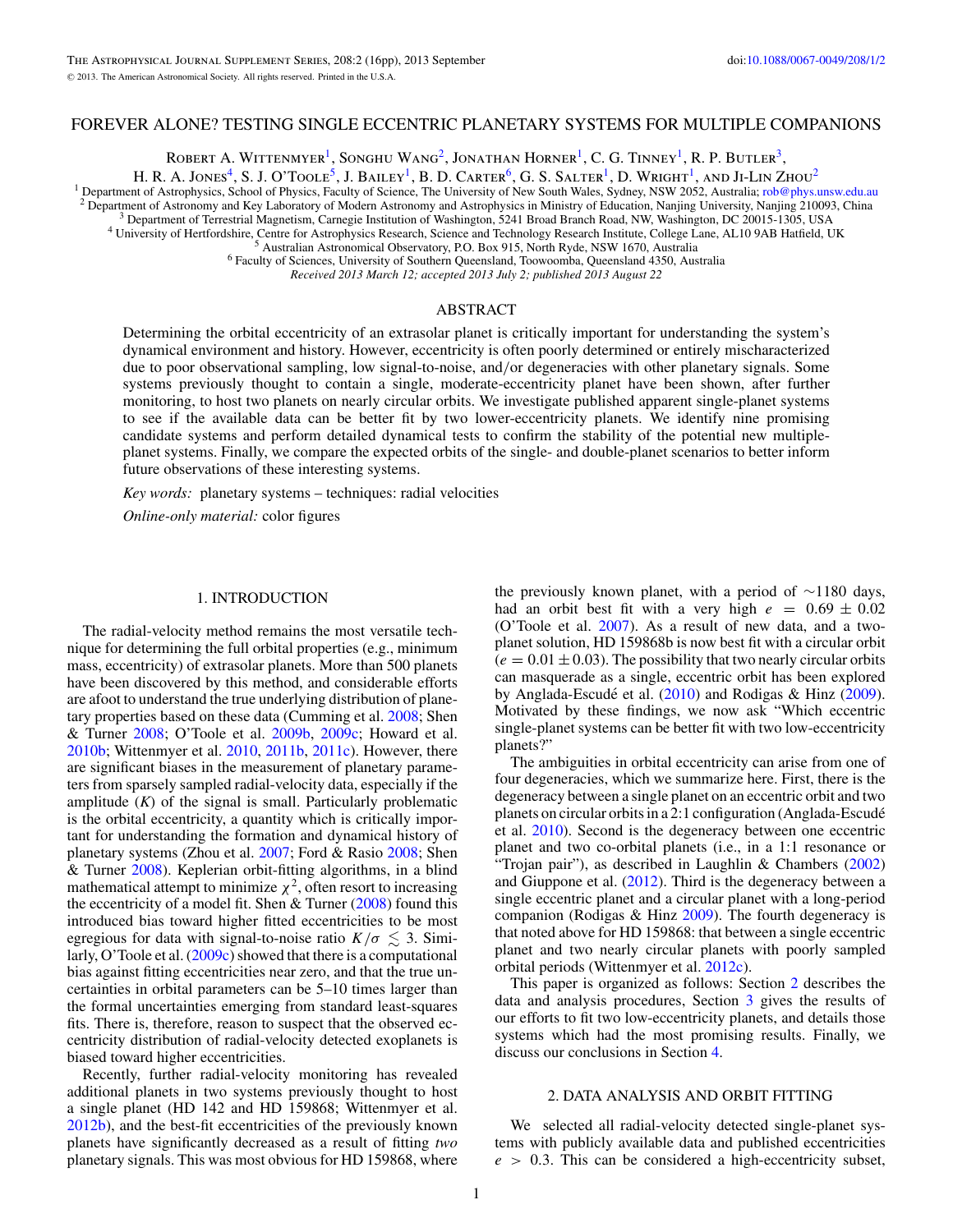The Astrophysical Journal Supplement Series, 208:2 (16pp), 2013 September Wittenmy et al.

**Table 1** Summary of Radial-velocity Data

| Star                 | Ν        | Source                                        |
|----------------------|----------|-----------------------------------------------|
| HD 1237              | 61       | Naef et al. (2001)                            |
| HD 1690              | 41       | Moutou et al. (2011)                          |
| HD 2039              | 46       | Tinney et al. $(2003)^{a}$                    |
| HD 3651              | 163      | Butler et al. (2006)                          |
| HD 3651              | 35       | Wittenmyer et al. (2009)                      |
| HD 4113              | 130      | Tamuz et al. (2008)                           |
| HD 4203              | 23       | Butler et al. (2006)                          |
| HD 5388              | 68       | Santos et al. (2010)                          |
| HD 7449              | 82       | Dumusque et al. (2011)                        |
| HD 8574              | 41       | Perrier et al. (2003)                         |
| HD 8574              | 60       | Wittenmyer et al. (2009)                      |
| HD 8574              | 26       | Butler et al. (2006)                          |
| HD 11506             | 26       | Fischer et al. $(2007)$                       |
| HD 16175             | 44       | Peek et al. (2009)                            |
| HD 20782             | 47       | Jones et al. $(2006)^a$                       |
| HD 20868             | 48       | Moutou et al. (2009)                          |
| HD 22781             | 32       | Díaz et al. (2012)                            |
| HD 23127             | 44       | O'Toole et al. $(2007)^a$                     |
| HD 30562             | 45       | Fischer et al. (2009)                         |
| HD 31253             | 39       | Meschiari et al. (2011)                       |
| HD 33283             | 25       | Johnson et al. (2006)                         |
| HD 33636             | 32       | Vogt et al. (2002)                            |
| HD 38283             | 61       | Tinney et al. $(2011b)^a$                     |
| HD 39091             | 67       | Jones et al. $(2002)^a$                       |
| HD 45350             | 73       | Endl et al. (2006)                            |
| HD 45350             | 30       | Marcy et al. (2005)                           |
| HD 45652             | 45       | Santos et al. (2008)                          |
| HD 52265             | 91       | Naef et al. (2001)                            |
| HD 52265             | 28       | Butler et al. (2006)                          |
| HD 65216             | 70       | Mayor et al. (2004)                           |
| HD 81040             | 26       | Sozzetti et al. (2006)                        |
| HD 85390             | 58       | Mordasini et al. (2011)                       |
| HD 86264             | 37       | Fischer et al. (2009)                         |
| HD 87883             | 69<br>50 | Fischer et al. (2009)<br>Butler et al. (2006) |
| HD 89744<br>HD 89744 | 42       | Wittenmyer et al. (2009)                      |
| HD 90156             | 66       | Mordasini et al. (2011)                       |
| HD 92788             | 55       | Mayor et al. (2004)                           |
| HD 92788             | 58       | Butler et al. (2006)                          |
| HD 96127             | 50       | Gettel et al. (2012)                          |
| HD 96167             | 47       | Peek et al. (2009)                            |
| HD 99706             | 24       | Johnson et al. $(2011)$                       |
| HD 100777            | 29       | Naef et al. (2007)                            |
| HD 102365            | 168      | Tinney et al. $(2011a)^a$                     |
| HD 106252            | 40       | Perrier et al. (2003)                         |
| HD 106252            | 70       | Wittenmyer et al. (2009)                      |
| HD 106270            | 20       | Johnson et al. $(2011)$                       |
| HD 108147            | 57       | AAT <sup>a</sup>                              |
| HD 108147            | 118      | Pepe et al. (2002)                            |
| HD 117618            | 70       | Tinney et al. $(2005)^{a}$                    |
| HD 118203            | 43       | da Silva et al. (2006)                        |
| HD 126614A           | 70       | Howard et al. (2010a)                         |
| HD 131664            | 41       | Moutou et al. (2009)                          |
| HD 132406            | 21       | da Silva et al. (2007)                        |
| HD 136118            | 37       | Butler et al. (2006)                          |
| HD 136118            | 68       | Wittenmyer et al. (2009)                      |
| HD 137388            | 62       | Dumusque et al. (2011)                        |
| HD 137510            | 76       | Endl et al. (2004)                            |
| HD 137510            | 13       | Díaz et al. (2012)                            |
| HD 141937            | 81       | Udry et al. (2002)                            |
| HD 142022            | 76       | Eggenberger et al. (2006)                     |
| HD 142415            | 137      | Mayor et al. (2004)                           |
| HD 142415            | 22       | AAT <sup>a</sup>                              |
| HD 145377            | 64       | Moutou et al. $(2009)$                        |
| HD 153950            | 49       | Moutou et al. (2009)                          |
| HD 154672            | 6        | Jenkins et al. $(2009)$                       |

| (Continued) |     |                             |  |  |  |  |  |
|-------------|-----|-----------------------------|--|--|--|--|--|
| Star        | N   | Source                      |  |  |  |  |  |
| HD 154672   | 16  | López-Morales et al. (2008) |  |  |  |  |  |
| HD 156279   | 15  | Díaz et al. (2012)          |  |  |  |  |  |
| HD 156846   | 54  | Tamuz et al. (2008)         |  |  |  |  |  |
| HD 171028   | 19  | Santos et al. (2011)        |  |  |  |  |  |
| HD 171238   | 99  | Ségransan et al. (2010)     |  |  |  |  |  |
| HD 175541   | 29  | Johnson et al. (2007)       |  |  |  |  |  |
| HD 175167   | 13  | Arriagada et al. (2010)     |  |  |  |  |  |
| HD 187085   | 64  | Jones et al. $(2006)^a$     |  |  |  |  |  |
| HD 190228   | 51  | Perrier et al. (2003)       |  |  |  |  |  |
| HD 190228   | 50  | Wittenmyer et al. (2009)    |  |  |  |  |  |
| HD 196885   | 76  | Fischer et al. (2009)       |  |  |  |  |  |
| HD 196885   | 102 | Correia et al. (2008)       |  |  |  |  |  |
| HD 204941   | 35  | Dumusque et al. (2011)      |  |  |  |  |  |
| HD 210277   | 69  | Butler et al. (2006)        |  |  |  |  |  |
| HD 210277   | 21  | Wittenmyer et al. (2007)    |  |  |  |  |  |
| HD 210277   | 42  | Naef et al. (2001)          |  |  |  |  |  |
| HD 213240   | 72  | Santos et al. (2001)        |  |  |  |  |  |
| HD 213240   | 35  | AAT <sup>a</sup>            |  |  |  |  |  |
| HD 217786   | 17  | Moutou et al. (2011)        |  |  |  |  |  |
| HD 216437   | 50  | Jones et al. $(2002)^a$     |  |  |  |  |  |
| HD 216437   | 21  | Mayor et al. (2004)         |  |  |  |  |  |
| HD 216770   | 16  | Mayor et al. (2004)         |  |  |  |  |  |
| HD 218566   | 56  | Meschiari et al. (2011)     |  |  |  |  |  |
| HD 222582   | 37  | Butler et al. (2006)        |  |  |  |  |  |
| HD 240237   | 40  | Gettel et al. (2012)        |  |  |  |  |  |
| HIP 2247    | 26  | Moutou et al. $(2009)$      |  |  |  |  |  |
| HIP 5158    | 54  | Lo Curto et al. $(2010)$    |  |  |  |  |  |
| iota Dra    | 119 | Butler et al. (2006)        |  |  |  |  |  |
| iota Dra    | 56  | Frink et al. (2002)         |  |  |  |  |  |
| GJ 649      | 43  | Johnson et al. $(2010)$     |  |  |  |  |  |
| GJ 785      | 75  | Howard et al. $(2011)$      |  |  |  |  |  |
| HIP 57050   | 37  | Haghighipour et al. (2010)  |  |  |  |  |  |
| GJ 676A     | 69  | Forveille et al. (2011)     |  |  |  |  |  |
| 14 Her      | 49  | Butler et al. (2006)        |  |  |  |  |  |
| 14 Her      | 35  | Wittenmyer et al. (2007)    |  |  |  |  |  |
| 14 Her      | 119 | Naef et al. (2004)          |  |  |  |  |  |
| 42 Dra      | 45  | Döllinger et al. (2009)     |  |  |  |  |  |
| 70 Vir      | 74  | Butler et al. (2006)        |  |  |  |  |  |
| 70 Vir      | 35  | Naef et al. (2004)          |  |  |  |  |  |

**Table 1**

**Note.** <sup>a</sup> Includes additional unpublished AAPS data, given in Tables [4–](#page-8-0)15.

as the mean eccentricity for the current population of confirmed planets is  $0.22$ .<sup>7</sup> The mean uncertainty on the published eccentricities is 0.05, though we note that the uncertainties arising from least-squares fit can be underestimated (O'Toole et al. [2009c\)](#page-15-0). In addition, we excluded any transiting planets (e.g., HD 17156b and HD 80606b), because for these cases, the transit should be simultaneously fit with the radial velocities, a task which is beyond the scope of this paper. After applying these selection criteria, 82 stars remained. A summary of the data used here is given in Table 1. All previously unpublished AAT data used in this work are now given in the [Appendix](#page-8-0) (Tables [4](#page-8-0)[–15\)](#page-14-0).

To facilitate the comparison of the two-planet models with the single eccentric-planet model, we first re-fit all available radial-velocity data with a single planet (with no restrictions on *e*). For those stars with data from multiple sources, this approach ensures consistent treatment by using the same fitting procedure for all stars. These results are referred to as Method 1 as given

<sup>7</sup> Planet data obtained from the Exoplanet Orbit Database at [http://exoplanets.org.](http://exoplanets.org)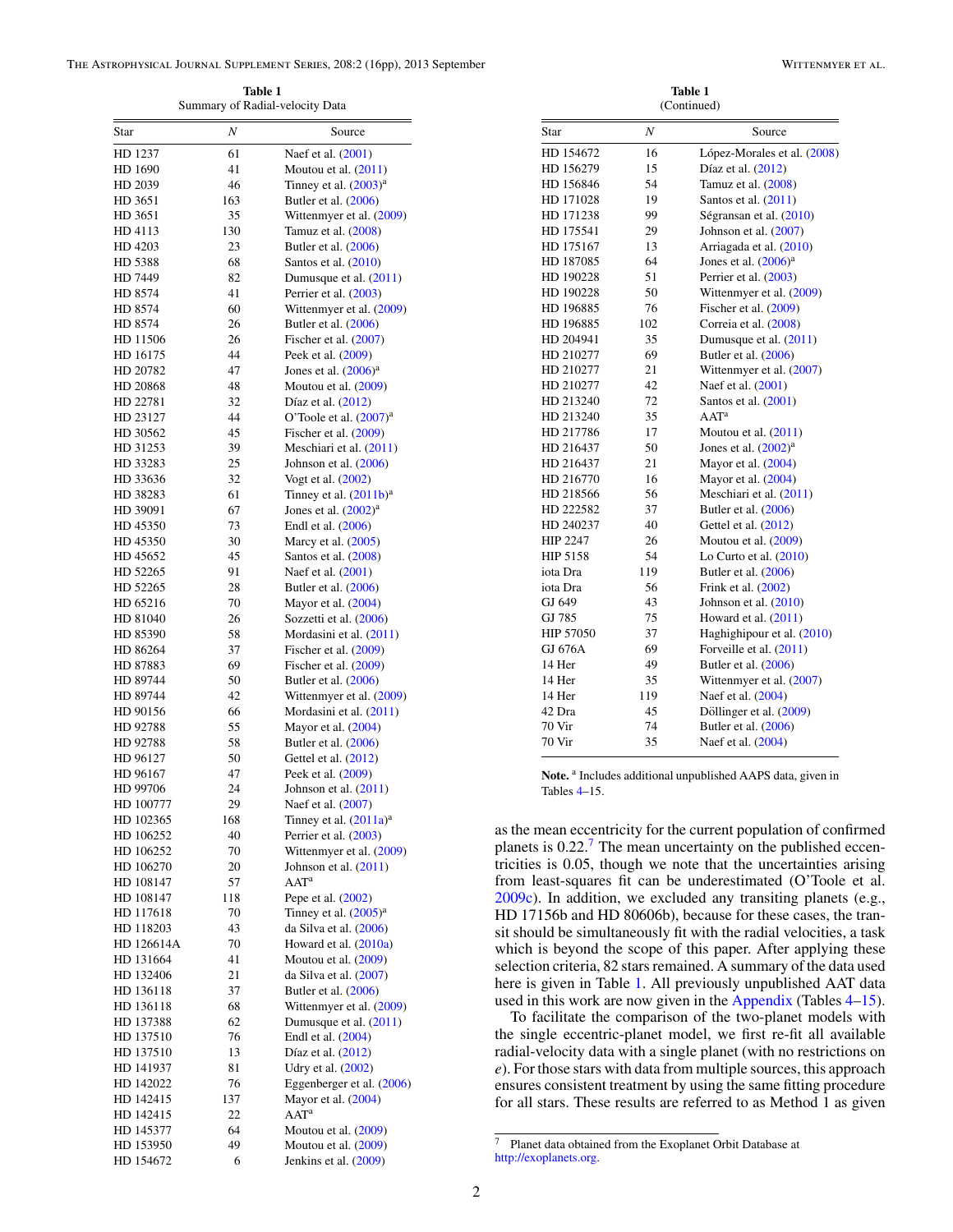**Table 2** Summary of Results

<span id="page-2-0"></span>

| Star     | Method                                  | $\chi^2_\nu$  | rms<br>$(m s^{-1})$ | $P_1$              | $m_1$ sin i        | $M_1$           | $e_1$                | $\omega_1$     | P <sub>2</sub> | $m_2$ sin i        | $M_2$          | $\mathfrak{e}_2$ | $\omega_2$     |
|----------|-----------------------------------------|---------------|---------------------|--------------------|--------------------|-----------------|----------------------|----------------|----------------|--------------------|----------------|------------------|----------------|
|          |                                         |               |                     | (days)             | $(M_{\text{Jup}})$ | $(\text{deg})$  |                      | $(\text{deg})$ | (days)         | $(M_{\text{Jup}})$ | $(\text{deg})$ |                  | $(\text{deg})$ |
| HD 1237  | 1 <sup>a</sup>                          | 3.40          | 18.9                | 133.7(2)           | 3.4(2)             | 317(2)          | 0.51(2)              | 291(3)         |                |                    |                |                  |                |
|          | $2^{\rm b}$                             | 10.06         | 31.1                | 117.6(6.6)         | 4(12)              | 140(32)         | 0.18(10)             | 16(48)         | 106.9(10.2)    | 4(11)              | 71(26)         | 0.2(0.2)         | 192(52)        |
| HD 1690  | $\mathbf{1}$                            | 359.7         | 35.3                | 527(2)             | 4.7(5)             | 77(5)           | 0.74(11)             | 103(13)        |                |                    |                |                  |                |
|          | $\overline{c}$                          | 353.5         | 30.35               | 494(11)            | 8(8)               | 265(33)         | 0.06(23)             | 243(44)        | 401.3(8.8)     | 5(4)               | 302(42)        | 0.2(0.2)         | 328(37)        |
| HD 2039  | $\mathbf{1}$                            | 6.43          | 13.7                | 1110(3)            | 4.5(1.1)           | 57(7)           | 0.64(6)              | 342(3)         |                |                    |                |                  |                |
|          | $\overline{c}$                          | 35.83         | 27.3                | 1075(49)           | 6(7)               | 338(57)         | 0.02(31)             | 304(38)        | 1095(19)       | 7(7)               | 13(55)         | 0.19(16)         | 70(35)         |
| HD 3651  | $\mathbf{1}$                            | 3.82          | 6.3                 | 62.22(1)           | 0.23(1)            | 121(9)          | 0.60(4)              | 243(5)         |                |                    |                |                  |                |
|          | $\mathfrak{2}$                          | 5.68          | 6.8                 | 62.20(0.04)        | 0.22(3)            | 241(33)         | 0.03(33)             | 112(21)        | 31.07(2)       | 0.09(5)            | 78(65)         | 0.0(2)           | 328(35)        |
| HD 4113  | $\mathbf{1}$                            | 4.28          | 9.5                 | 526.61(8)          | 1.66(7)            | 217.1(3)        | 0.899(6)             | 320(2)         |                |                    |                |                  |                |
|          | $\sqrt{2}$                              | 215.83        | 71.0                | 506(14)            | 3.1(1.6)           | 15(16)          | 0.00(38)             | 111(34)        | 404.6(2.2)     | 2.7(2.1)           | 314(46)        | 0.18(23)         | 268(20)        |
| HD 4203  | $\mathbf{1}$                            | 4.14          | 5.8                 | 434(2)             | 2.2(7)             | 226(14)         | 0.7(1)               | 346(5)         |                |                    |                |                  |                |
|          | $\overline{c}$                          | 35.66         | 12.9                | 422.6(11.3)        | 2.6(2.0)           | 156(53)         | 0.15(21)             | 94(70)         | 433(22)        | 2.6(2.0)           | 259(41)        | 0.20(35)         | 219(65)        |
| HD 5388  | $\mathbf{1}$                            | 2.64          | 4.1                 | 777.2(3.5)         | 2.0(1)             | 284(6)          | 0.40(2)              | 324(4)         |                |                    |                |                  |                |
|          | $\mathfrak{2}$                          | 4.07          | 4.8                 | 776(39)            | 2.4(1.7)           | 255(21)         | 0.16(20)             | 52(30)         | 769.3(30.1)    | 2.2(1.6)           | 317(18)        | 0.18(20)         | 208(23)        |
| HD 7449  | $\mathbf{1}$                            | 47.58         | 4.2                 | 1251(17)           | 1.6(7)             | 56(5)           | 0.848                | 337(3)         |                |                    |                |                  |                |
|          | $\sqrt{2}$                              | 71.15         | 5.8                 | 1494(138)          | 3.2(3.0)           | 82(32)          | 0.2(9)               | 5(57)          | 1738(1465)     | 2.8(3.4)           | 65(46)         | 0.1(3)           | 254(40)        |
| HD 8574  | $\mathbf{1}$                            | 2.21          | 14.0                | 227.0(2)           | 1.81(8)            | 36(6)           | 0.30(3)              | 27(5)          |                |                    |                |                  |                |
|          | $\overline{c}$                          | 2.33          | 15.0                | 227.4(2)           | 1.98(7)            | 56(46)          | 0.12(4)              | 11(66)         | 17.75(2)       | 0.13(10)           | 105(35)        | 0.1(3)           | 190(30)        |
| HD 11506 | $\mathbf{1}$                            | 15.88         | 9.79                | 1436(102)          | 5.0(7)             | 194(17)         | 0.43(17)             | 270(9)         |                |                    |                |                  |                |
|          | $\overline{c}$                          | 9.9           | 6.6                 | 1333(683)          | 4.7(1.1)           | 220(22)         | 0.1(2)               | 245(51)        | 370            | 1(6)               | 41(33)         | 0.2(2)           | 221(50)        |
| HD 16175 | $\mathbf{1}$                            | 2.36          | 8.6                 | 990(9)             | 4.4(3)             | 189(4)          | 0.60(3)              | 221(3)         |                |                    |                |                  |                |
|          | $\overline{c}$                          | 5.83          | 13.7                | 1087(32)           | 9(2)               | 302(14)         | 0.02(5)              | 279            | 1026(19)       | 12(2)              | 234(18)        | 0.2              | 163            |
| HD 20782 | $\mathbf{1}$                            | 6.56          | 6.5                 | 597.08(6)          | 1.35(9)            | 340.5(2)        | 0.960                | 140(2)         |                |                    |                |                  |                |
|          | $\mathfrak{2}$                          | 385.25        | 36.2                | 586(27)            | 5(2)               | 356(30)         | 0.1(1)               | 16(36)         | 595(82)        | 4.6(3.1)           | 281(25)        | 0.19(8)          | 279(57)        |
| HD 20868 | $\mathbf{1}$                            | 1.63          | 1.8                 | 380.85(9)          | 1.99(9)            | 15.7(3)         | 0.755(2)             | 356.2(4)       |                |                    |                |                  |                |
|          | $\overline{c}$                          | 250.83        | 21.4                | 409.8(9.4)         | 3.0(1.3)           | 135(35)         | 0.17(21)             | 307(31)        | 50.4(2.3)      | 1.0(1.2)           | 286(56)        | 0.12(28)         | 103(29)        |
| HD 22781 | $\mathbf{1}$                            | 9.54          | 13.0                | 528.1(2)           | 13.9(7)            | 173.3(2)        | 0.819(3)             | 316.5(8)       |                |                    |                |                  |                |
|          | $\overline{c}$                          | 1002.75       | 121.1               | 500(18)            | 23(18)             | 147(39)         | 0.1(3)               | 291(40)        | 105(4)         | 7(7)               | 65(41)         | 0.2(2)           | 33(46)         |
| HD 23127 | $\mathbf{1}$                            | 8.36          | 11.7                | 1237(14)           | 1.5(1)             | 324(16)         | 0.37(7)              | 197(13)        |                |                    |                |                  |                |
|          | $\mathfrak{2}$                          | 19.55         | 13.5                | 1233.6(17.3)       | 1.8(0.3)           | 313(57)         | 0.15(10)             | 208(78)        | 9.91(13)       | 0.08(17)           | 216(50)        | 0.04(30)         | 149(41)        |
| HD 30562 | $\mathbf{1}$                            | 2.49          | 7.1                 | 1159(16)           | 1.35(6)            | 326(21)         | 0.76(3)              | 79(6)          |                |                    |                |                  |                |
|          | $\mathbf{2}$                            | 8.17          | 12.8                | 1131.4(24.4)       | 2.5(1.4)           | 314(59)         | 0.16(10)             | 95(28)         | 825(756)       | 2.0(1.6)           | 290(24)        | 0.20(9)          | 321(48)        |
| HD 31253 | $\mathbf{1}$                            | 8.87          | 4.3                 | 465.4(1.8)         | 0.50(5)            | 138(16)         | 0.34(10)             | 244(16)        |                |                    |                |                  |                |
|          | $\overline{c}$                          | 6.47          | 3.4                 | 463.4(3.2)         | 0.51(8)            | 134(55)         | 0.08(11)             | 248(42)        | 686.0(15.9)    | 0.3(5)             | 4(43)          | 0.05(29)         | 128(47)        |
| HD 33283 | $\mathbf{1}$                            | 0.64          | 3.2                 | 18.179(6)          | 0.33(2)            | 305(4)          | 0.48(4)              | 156(7)         |                |                    |                |                  |                |
|          | $\overline{c}$                          | 0.56          | 2.6                 | 18.12(4)           | 0.37(9)            | 243(27)         | 0.1(1)               | 230(65)        | 47.6(3)        | 0.4(2)             | 32(10)         | 0.2(2)           | 11(73)         |
| HD 33636 | $\mathbf{1}$<br>$\sqrt{2}$              | 2.13<br>19.01 | 8.7                 | 1552(135)          | 7.8(5)             | 276(8)          | 0.39(3)              | 335(5)         |                |                    |                |                  |                |
|          |                                         |               | 16.0                | 2204(613)          | 9.5(3.9)           | 153(63)         | 0.09(16)             | 121(31)        | 970(136)       | 4.3(3.1)           | 195(58)        | 0.20(19)         | 18(48)         |
| HD 38283 | $\mathbf{1}$                            | 7.90          | 5.6                 | 360.4(9)           | 0.5(2)             | 150(11)         | 0.64(26)             | 57(21)         |                |                    |                |                  |                |
| HD 39091 | $\overline{c}$<br>$\mathbf{1}$          | 6.73<br>11.3  | 4.8<br>6.2          | 354.5(3.7)         | 0.6(2.6)           | 66(43)          | 0.16(14)<br>0.643(5) | 127(51)        | 364.5(4.2)     | 0.4(2.5)           | 357(42)        | 0.17(24)         | 320(59)        |
|          | $\overline{c}$                          | 685.05        | 43.8                | 2088(3)            | 9.7(3)             | 137(1)          | 0.002                | 331.5(7)       |                |                    |                | 0.2              | 314            |
| HD 45350 | $\mathbf{1}$                            | 1.50          | 8.0                 | 2093(33)<br>964(3) | 7.5(8)<br>1.8(1)   | 356(8)<br>14(3) | 0.778(9)             | 110<br>343(2)  | 1056(11)       | 5.0(5)             | 295(18)        |                  |                |
|          |                                         | 12.86         | 16.9                | 989(23)            | 3.4(7.8)           | 225(27)         | 0.17(6)              | 99(43)         | 953(40)        | 3.7(7.8)           | 272(24)        | 0.17(13)         | 232(34)        |
| HD 45652 | $\overline{\mathbf{c}}$<br>$\mathbf{1}$ | 2.88          | 13.6                | 43.7(1)            | 0.47(4)            | 87(13)          | 0.45(6)              | 249(11)        |                |                    |                |                  |                |
|          | $\overline{c}$                          | 3.71          | 12.6                | 43.83(24)          | 0.6(1)             | 66(43)          | 0.17(11)             | 281(16)        | 95.6(4.2)      | 0.3(3)             | 9(45)          | 0.17(22)         | 7(38)          |
| HD 52265 | $\mathbf{1}$                            | 2.02          | 10.9                | 119.31(78)         | 1.12(6)            | 24(5)           | 0.35(3)              | 232(6)         |                |                    |                |                  |                |
|          | $\overline{c}$                          | 2.31          | 10.8                | 119.38(25)         | 1.31(7)            | 19(64)          | 0.19(5)              | 243(39)        | 179.1(4.0)     | 0.33(24)           | 317(55)        | 0.06(22)         | 168(53)        |
| HD 65216 | $\mathbf{1}$                            | 1.73          | 7.1                 | 612(10)            | 1.22(7)            | 289(17)         | 0.41(6)              | 198(7)         |                |                    |                |                  |                |
|          | $\overline{c}$                          | 1.57          | 6.5                 | 574.2(7.1)         | 1.4(2)             | 3(66)           | 0.15(8)              | 82(34)         | 270.7(3.3)     | 0.4(2)             | 294(59)        | 0.02(9)          | 298(22)        |
| HD 81040 | $\mathbf{1}$                            | 5.68          | 27.9                | 1005(10)           | 6.7(4)             | 286(37)         | 0.59(4)              | 85(4)          |                |                    |                |                  |                |
|          | $\overline{c}$                          | 4.02          | 22.8                | 1091(23)           | 9(4)               | 15(69)          | 0.18(17)             | 51(27)         | 262.2(6.9)     | 2(3)               | 250(24)        | 0.20(29)         | 19(49)         |
| HD 85390 | $\mathbf{1}$                            | 12.22         | 2.3                 | 806(19)            | 0.11(1)            | 62(39)          | $0.59$ (fixed)       | 301(10)        |                |                    |                |                  |                |
|          | $\overline{\mathbf{c}}$                 | 5.56          | 1.6                 | 799(34)            | 0.14(1)            | 22(21)          | 0.01(13)             | 307(18)        | 2491(5399)     | 0.18(15)           | 305(39)        | 0.03(26)         | 151(42)        |
| HD 86264 | $\mathbf{1}$                            | 2.76          | 26.9                | 1520(34)           | 6.8(4)             | 284(37)         | 0.82(17)             | 296(27)        |                |                    |                |                  |                |
|          | $\overline{c}$                          | 3.2           | 30.9                | 1416(66)           | 9(4)               | 276(29)         | 0.1(2)               | 310(22)        | 194(12)        | 2(2)               | 119(51)        | 0.16(30)         | 318(42)        |
| HD 87883 | $\mathbf{1}$                            | 4.16          | 8.9                 | 2762(11)           | 1.8(2)             | 2(7)            | 0.55(17)             | 290(16)        |                |                    |                |                  |                |
|          | $\overline{c}$                          | 3.88          | 8.6                 | 2934(113)          | 2.1(3)             | 44(6)           | 0.17                 | 283            | 342(2)         | 0.3(1)             | 95(15)         | 0.20             | 305            |
| HD 89744 | $\mathbf{1}$                            | 2.58          | 15.2                | 256.78(5)          | 8.5(3)             | 321.5(5)        | 0.673(7)             | 195(1)         |                |                    |                |                  |                |
|          | $\overline{\mathbf{c}}$                 | 58.5          | 72.3                | 256.7(1)           | 11.9(1.3)          | 325(51)         | 0.20(2)              | 189(48)        | 256(344)       | 5(2)               | 201(53)        | 0.2(3)           | 118(53)        |
| HD 90156 | $\mathbf{1}$                            | 9.99          | 1.2                 | 49.79(6)           | 0.055(5)           | 218(13)         | 0.34(6)              | 112(12)        |                |                    |                |                  |                |
|          | $\overline{c}$                          | 8.56          | 1.1                 | 49.65(7)           | 0.069(5)           | 207(60)         | 0.18(10)             | 98(37)         | 13.52(4)       | 0.015(14)          | 292(37)        | 0.03(29)         | 19(62)         |
| HD 92788 | $\mathbf{1}$                            | 2.29          | 8.6                 | 325.7(2)           | 3.5(1)             | 80(3)           | 0.336(9)             | 276(2)         |                |                    |                |                  |                |
|          | $\overline{c}$                          | 4.04          | 10.3                | 325(3)             | 4(1)               | 44(53)          | 0.16(15)             | 0(58)          | 327(6)         | 3(2)               | 132(47)        | 0.2(2)           | 152(45)        |
| HD 96127 | $\mathbf{1}$                            | 77.56         | 49.2                | 636(19)            | 4.1(9)             | 191(39)         | 0.36(13)             | 155(7)         |                |                    |                |                  |                |
|          |                                         |               |                     |                    |                    |                 |                      |                |                |                    |                |                  |                |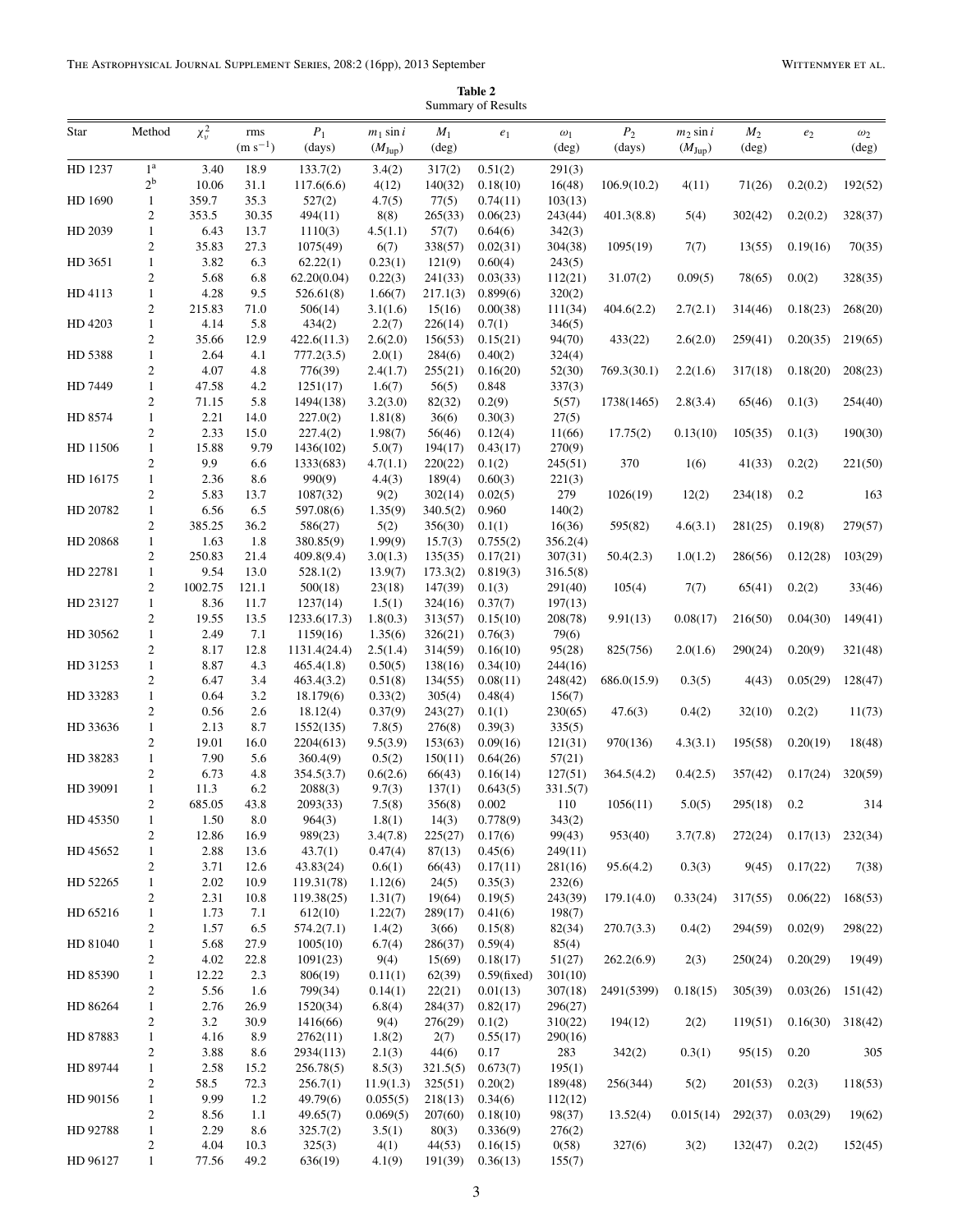**Table 2** (Continued)

| Star      | Method                                  | $\chi^2_\nu$   | rms<br>$(m s^{-1})$ | $P_1$<br>(days)             | $m_1$ sin i<br>$(M_{\text{Jup}})$ | $M_1$<br>$(\text{deg})$ | $\mathfrak{e}_1$       | $\omega_1$<br>$(\text{deg})$ | P <sub>2</sub><br>(days) | $m_2$ sin i<br>$(M_{\text{Jup}})$ | $M_2$<br>$(\text{deg})$ | e <sub>2</sub> | $\omega_2$<br>$(\text{deg})$ |
|-----------|-----------------------------------------|----------------|---------------------|-----------------------------|-----------------------------------|-------------------------|------------------------|------------------------------|--------------------------|-----------------------------------|-------------------------|----------------|------------------------------|
|           | $\sqrt{2}$                              | 39.53          | 40.0                | 652(16)                     | 3.7(5)                            | 227(47)                 | 0.18                   | 128                          | 5.573(2)                 | 0.50(9)                           | 227(25)                 | 0.10           | 228                          |
| HD 96167  | $\mathbf{1}$                            | 11.32          | 4.4                 | 498(2)                      | 0.68(4)                           | 329(6)                  | 0.71(6)                | 288(9)                       |                          |                                   |                         |                |                              |
|           | $\sqrt{2}$                              | 20.96          | 6.4                 | 518                         | 1(1)                              | 283(54)                 | 0.0(0.4)               | 153(51)                      | 508(8)                   | 1.4(1.0)                          | 339(52)                 | 0.2(2)         | 268(28)                      |
| HD 99706  | $\mathbf{1}$<br>$\sqrt{2}$              | 23.57<br>16.8  | 5.7<br>3.9          | 812(22)<br>853(71)          | 1.7(1)<br>1.8(9)                  | 16(17)<br>246(25)       | 0.31(9)<br>0.2(2)      | 357(17)<br>159(62)           | 379(19)                  | 0.6(1.0)                          | 111(46)                 | 0.1(3)         | 249(32)                      |
| HD 100777 | $\mathbf{1}$                            | 1.49           | 1.8                 | 383.7(1.1)                  | 1.16(6)                           | 352(2)                  | 0.358(18)              | 203(3)                       |                          |                                   |                         |                |                              |
|           | $\sqrt{2}$                              | 1.86           | 1.7                 | 382.8(3.6)                  | 1.3(7)                            | 33(46)                  | 0.16(14)               | 155(50)                      | 127.3(2.9)               | 0.18(16)                          | 308(34)                 | 0.12(26)       | 199(39)                      |
| HD 102365 | $\mathbf{1}$                            | 10.70          | 3.8                 | 122.1(4)                    | 0.048(8)                          | 322(31)                 | 0.17(16)               | $56$ (fixed)                 |                          |                                   |                         |                |                              |
| HD 106252 | $\sqrt{2}$<br>$\mathbf{1}$              | 9.31<br>1.42   | 3.5<br>12.2         | 122.18(73)<br>1531(5)       | 0.07(3)<br>7.0(3)                 | 276(61)<br>41(2)        | 0.07(21)<br>0.48(1)    | 105(51)<br>293(2)            | 927(35)                  | 0.1(2)                            | 233(56)                 | 0.00(36)       | 44(53)                       |
|           | $\mathbf{2}$                            | 3.34           | 17.5                | 1510(12)                    | 6.8(2)                            | 26(38)                  | 0.07(3)                | 303(22)                      | 760                      | 2(2)                              | 44(32)                  | 0.2(2)         | 348(41)                      |
| HD 106270 | $\mathbf{1}$                            | 30.1           | 8.5                 | 2658(880)                   | 11(2)                             | 277(27)                 | 0.36(15)               | 16(6)                        |                          |                                   |                         |                |                              |
|           | $\mathfrak{2}$                          | 49.38          | 8.5                 | 2539(271)                   | 12(4)                             | 302(28)                 | 0.14(15)               | 345(55)                      | 885(82)                  | 1.3(2.3)                          | 83(51)                  | 0.2(3)         | 26(42)                       |
| HD 108147 | $\mathbf{1}$                            | 6.06<br>7.58   | 15.4                | 10.9013(7)                  | 0.31(2)                           | 60(4)                   | 0.53(4)                | 307(5)                       |                          |                                   |                         |                |                              |
| HD 117618 | $\sqrt{2}$<br>$\mathbf{1}$              | 8.11           | 16.4<br>5.6         | 10.902(1)<br>25.815(6)      | 0.34(2)<br>0.20(2)                | 71(31)<br>334(18)       | 0.17(6)<br>0.33(9)     | 300(38)<br>256(15)           | 91.1(9)                  | 0.2(2)                            | 118(30)                 | 0.04(32)       | 36(28)                       |
|           | $\sqrt{2}$                              | 5.88           | 4.7                 | 25.81(1)                    | 0.21(2)                           | 323(64)                 | 0.08(10)               | 256(46)                      | 319.1(4.2)               | 0.2(2)                            | 283(60)                 | 0.00(32)       | 32(25)                       |
| HD 118203 | $\mathbf{1}$                            | 2.26           | 19.6                | 6.1345(9)                   | 2.13(9)                           | 149(4)                  | 0.31(2)                | 155.7(3.6)                   |                          |                                   |                         |                |                              |
|           | $\sqrt{2}$                              | 6.72           | 31.2                | 6.135(2)                    | 2.31(6)                           | 152(59)                 | 0.145(35)              | 154(63)                      | 29.0(1.0)                | 0.5(4)                            | 168(29)                 | 0.18(25)       | 336(54)                      |
| HD 126614 | $\mathbf{1}$<br>$\sqrt{2}$              | 8.87<br>11.03  | 3.8<br>4.3          | 1245(12)<br>1212(24)        | 0.39(3)<br>0.4(2)                 | 328(11)<br>218(33)      | 0.43(9)<br>0.04(20)    | 241(14)<br>340(28)           | 339(18)                  | 0.1(2)                            | 192(30)                 | 0.0(3)         | 288(43)                      |
| HD 131664 | $\mathbf{1}$                            | 6.06           | 5.7                 | 1951(42)                    | 18(1)                             | 200(9)                  | 0.64(2)                | 150(1)                       |                          |                                   |                         |                |                              |
|           | $\sqrt{2}$                              | 347.83         | 27.7                | 1825(17)                    | 24(3)                             | 176(87)                 | 0.16(8)                | 189(77)                      | 1584(116)                | 15(4)                             | 243(49)                 | 0.20(13)       | 307(48)                      |
| HD 132406 | $\mathbf{1}$                            | 1.74           | 13.2                | 975(50)                     | 5.6(1.6)                          | 241(22)                 | 0.34(12)               | 214(24)                      |                          |                                   |                         |                |                              |
|           | $\sqrt{2}$                              | 2.00           | 11.1                | 950(124)                    | 5.5(2.6)                          | 264(35)                 | 0.04(18)               | 192(54)                      | 29.2(2)                  | 0.5(5)                            | 171(42)                 | 0.07(34)       | 120(48)                      |
| HD 136118 | $\mathbf{1}$<br>$\overline{c}$          | 1.82<br>2.76   | 16.5<br>20.0        | 1187.3(2.4)<br>1190.1(21.2) | 11.7(4)<br>13(4)                  | 61(3)<br>66(13)         | 0.338(15)<br>0.198(40) | 320(2)<br>310(45)            | 1291.6(9999)             | 2(4)                              | 51(37)                  | 0.04(36)       | 157(38)                      |
| HD 137388 | $\mathbf{1}$                            | 17.05          | 3.2                 | 355.6(2.6)                  | 0.32(4)                           | 318(33)                 | 0.13(9)                | 269(31)                      |                          |                                   |                         |                |                              |
|           | $\boldsymbol{2}$                        | 13.16          | 2.5                 | 330.7(4.4)                  | 0.3(2)                            | 43(51)                  | 0.17(15)               | 60.1(9.6)                    | 2436(2134)               | 0.5(6)                            | 329(57)                 | 0.16(13)       | 139(41)                      |
| HD 137510 | $\mathbf{1}$                            | 5.24           | 20.4                | 800.9(5)                    | 26.4(1.2)                         | 37(1)                   | 0.399(8)               | 32(1)                        |                          |                                   |                         |                |                              |
|           | $\mathfrak{2}$                          | 17.64          | 38.1                | 802(4)                      | 30(14)                            | 47(53)                  | 0.19(5)                | 11(68)                       | 804(54)                  | 10(14)                            | 315(34)                 | 0.2(9)         | 245(39)                      |
| HD 141937 | $\mathbf{1}$<br>$\overline{c}$          | 2.69<br>4.33   | 9.6<br>11.6         | 653(2)<br>659.5(8.7)        | 9.4(6)<br>11(1)                   | 41(2)<br>54(45)         | 0.41(2)<br>0.183(23)   | 187.7(1.3)<br>166(7)         | 668(34)                  | 3.9(5)                            | 300(30)                 | 0.17(24)       | 74(74)                       |
| HD 142022 | $\mathbf{1}$                            | 1.54           | 10.4                | 1931(35)                    | 4.3(1.0)                          | 79(9)                   | 0.52(8)                | 169(5)                       |                          |                                   |                         |                |                              |
|           | $\sqrt{2}$                              | 2.05           | 10.7                | 1894(41)                    | 3(2)                              | 260(24)                 | 0.01(28)               | 342(47)                      | 946(31)                  | 1(2)                              | 32(23)                  | 0.17(17)       | 296(40)                      |
| HD 142415 | $\mathbf{1}$                            | 15.03          | 14.8                | 406.6(9)                    | 1.8(1)                            | 104(3)                  | 0.64(2)                | 222(4)                       |                          |                                   |                         |                |                              |
| HD 145377 | $\sqrt{2}$<br>$\mathbf{1}$              | 19.82<br>104.0 | 17.0<br>16.8        | 407.7(4.3)<br>103.96(17)    | 2.2(2.7)<br>5.8(2)                | 182(63)<br>176(5)       | 0.19(13)<br>0.307(17)  | 258(37)<br>138(3)            | 397(48)                  | 1.2(3.0)                          | 263(42)                 | 0.16(26)       | 328(47)                      |
|           | $\overline{c}$                          | 92.50          | 17.2                | 103.31(15)                  | 5.7(1)                            | 147(69)                 | 0.074(35)              | 150(50)                      | 51.1(3.3)                | 0.9(6)                            | 319(44)                 | 0.09(32)       | 74(156)                      |
| HD 153950 | $\mathbf{1}$                            | 5.77           | 4.5                 | 499.4(3.6)                  | 2.7(1)                            | 251(9)                  | 0.34(2)                | 308(2)                       |                          |                                   |                         |                |                              |
|           | $\mathfrak{2}$                          | 8.84           | 6.2                 | 478.6(8.9)                  | 3.1(2)                            | 218(32)                 | 0.16(6)                | 303(31)                      | 205(67)                  | 0.4(3)                            | 206(56)                 | 0.10(31)       | 188(29)                      |
| HD 154672 | $\mathbf{1}$                            | 3.83           | 4.4                 | 163.4(1)                    | 5.0(2)                            | 124(2)                  | 0.629(8)               | 265(1)                       |                          |                                   |                         |                |                              |
| HD 156279 | $\overline{\mathbf{c}}$<br>$\mathbf{1}$ | 167.55<br>8.18 | 29.7<br>9.7         | 165.06(87)<br>131.1(5)      | 5.7(5)<br>9.7(4)                  | 329(60)<br>184(2)       | 0.07(12)<br>0.71(2)    | 270(35)<br>264(2)            | 20.4(5)                  | 1.9(1.5)                          | 66(58)                  | 0.09(29)       | 94(53)                       |
|           | $\overline{c}$                          | 1284.06        | 74.7                | 144(9)                      | 14(8)                             | 246(50)                 | 0.1(2)                 | 209(41)                      | 151(8855)                | 11(7)                             | 148(54)                 | 0.2(3)         | 102(50)                      |
| HD 156846 | $\mathbf{1}$                            | 5.18           | 25.8                | 359.3(1)                    | 10.9(3)                           | 205.3(4)                | 0.846(2)               | 52.3(5)                      |                          |                                   |                         |                |                              |
|           | $\boldsymbol{2}$                        | 1615.61        | 163.2               | 344.8(16.4)                 | 18(8)                             | 279(50)                 | 0.00(29)               | 322(27)                      | 175.7(1.7)               | 11(3)                             | 36(60)                  | 0.12(5)        | 332(51)                      |
| HD 171028 | $\mathbf{1}$<br>$\overline{c}$          | 5.29<br>578.90 | 2.5<br>35.0         | 550(3)<br>546.97            | 1.95(8)<br>2.1(3)                 | 146(3)<br>288(1)        | 0.593(8)<br>0.03       | 304(1)<br>235                | 546.90                   | 2.1(3)                            | 288(1)                  | 0.03           | 55                           |
| HD 171238 | $\mathbf{1}$                            | 7.20           | 12.9                | 1466(33)                    | 2.8(2)                            | 250(22)                 | 0.26(4)                | 75.7(9.7)                    |                          |                                   |                         |                |                              |
|           | $\boldsymbol{2}$                        | 6.81           | 12.9                | 1517(105)                   | 3.2(2)                            | 288(36)                 | 0.20(6)                | 53(30)                       | 122.7(2.7)               | 0.2(3)                            | 332(6)                  | 0.04(28)       | 115(28)                      |
| HD 175167 | $\mathbf{1}$                            | 2.70           | 5.3                 | 1290(12)                    | 7.8(1.5)                          | 246(11)                 | 0.54(7)                | 343(7)                       |                          |                                   |                         |                |                              |
|           | $\overline{c}$                          | 6.95           | 7.9                 | 1386(23)                    | 7.9(6)                            | 31(7)                   | 0.10                   | 204                          | 302(3)                   | 2.0(3)                            | 0(14)                   | 0.16           | 126                          |
| HD 175541 | $\mathbf{1}$<br>$\overline{c}$          | 7.15<br>6.72   | 5.1<br>4.3          | 297.3(1.3)<br>295.0(1.7)    | 0.58(6)<br>0.6(1)                 | 90(20)<br>79(38)        | 0.31(10)<br>0.09(14)   | 179(19)<br>181(59)           | 1180(70)                 | 0.4(9)                            | 124(32)                 | 0.13(23)       | 204(38)                      |
| HD 187085 | $\mathbf{1}$                            | 8.50           | 5.9                 | 1032(11)                    | 0.87(8)                           | 24(38)                  | 0.11(7)                | 120(37)                      |                          |                                   |                         |                |                              |
|           | $\boldsymbol{2}$                        | 17.49          | 8.0                 | 1031(14)                    | 0.9(8)                            | 347(62)                 | 0.07(8)                | 157(50)                      | 26.4(1.1)                | 0.07(13)                          | 243(34)                 | 0.0(3)         | 243(52)                      |
| HD 190228 | $\mathbf{1}$                            | 0.78           | 7.4                 | 1136(10)                    | 5.9(3)                            | 171(9)                  | 0.53(3)                | 101(2)                       |                          |                                   |                         |                |                              |
| HD 192310 | $\overline{c}$<br>$\mathbf{1}$          | 1.11<br>12.51  | 8.4<br>3.3          | 1108(26)<br>74.4(1)         | 7(5)<br>0.042(6)                  | 123(42)<br>249(33)      | 0.17(26)<br>0.34(12)   | 208(59)<br>22(20)            | 1110(19)                 | 7(5)                              | 208(59)                 | 0.20(17)       | 346(54)                      |
|           | $\overline{c}$                          | 5.99           | 1.9                 | 74.4(2)                     | 0.05(1)                           | 51(41)                  | 0.04(14)               | 9(55)                        | 629(64)                  | 0.05(13)                          | 285(28)                 | 0.03(25)       | 25(50)                       |
| HD 196885 | $\mathbf{1}$                            | 5.11           | 19.5                | 1277(13)                    | 2.1(2)                            | 162(12)                 | 0.32(5)                | 96(12)                       |                          |                                   |                         |                |                              |
|           | $\overline{c}$                          | 77.38          | 78.3                | 1343(46)                    | 4(3)                              | 216(82)                 | 0.19(13)               | 69(24)                       | 391(5)                   | 3(8)                              | 250(30)                 | 0.2(2)         | 128(50)                      |
| HD 204941 | $\mathbf{1}$                            | 4.26           | 1.3                 | 1595(67)                    | 0.26(4)                           | 131(43)                 | 0.14(9)                | 265(29)                      |                          |                                   |                         |                |                              |
|           | $\sqrt{2}$                              | 3.76           | 1.1                 | 1696(119)                   | 0.23(2)                           | 55(23)                  | 0.07(9)                | 357(52)                      | 8.31(1)                  | 0.01(1)                           | 270(58)                 | 0.0(3)         | 0(34)                        |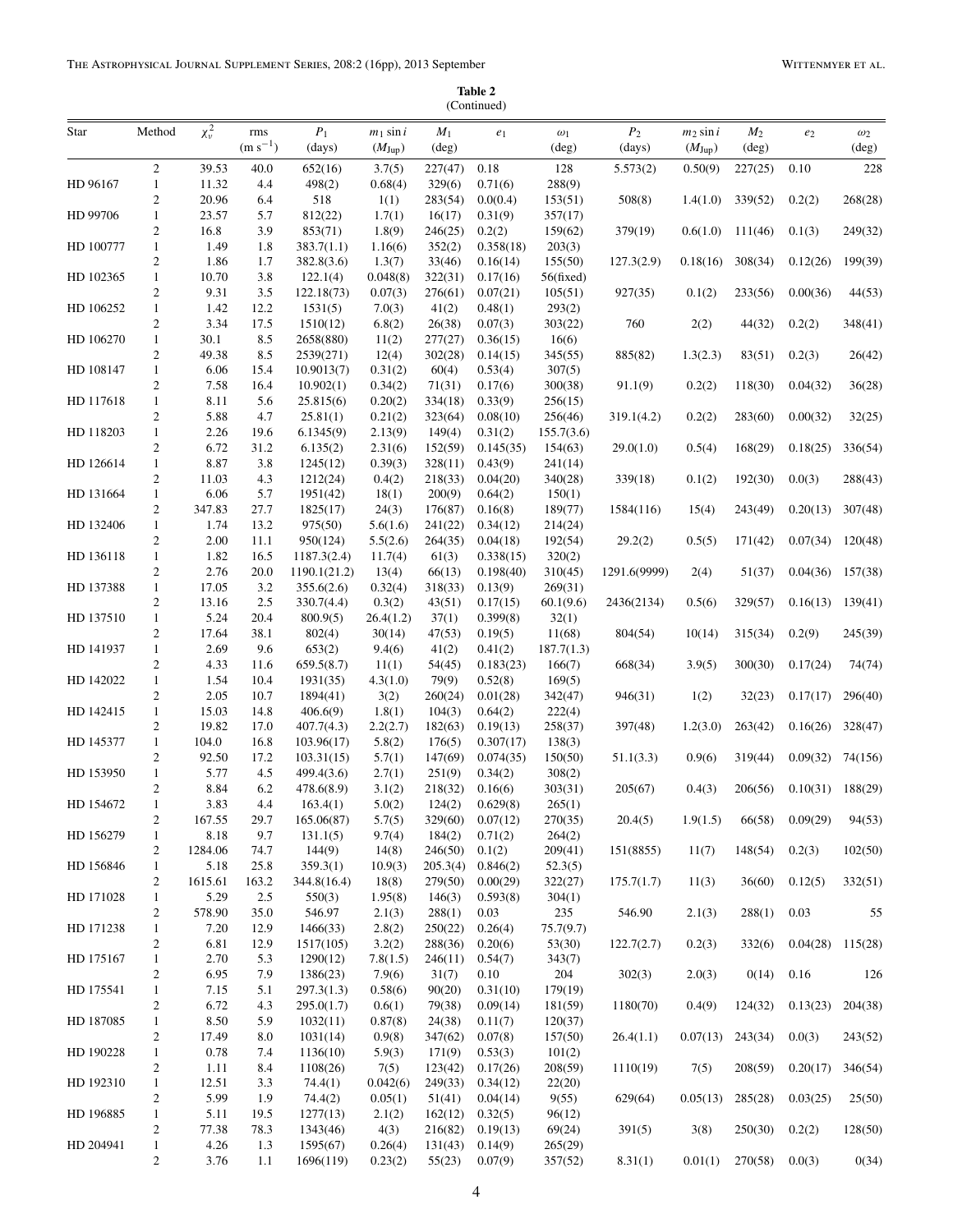|                | (Continued)      |              |                     |                 |                                   |                         |                 |                              |                          |                                   |                                  |                |                              |
|----------------|------------------|--------------|---------------------|-----------------|-----------------------------------|-------------------------|-----------------|------------------------------|--------------------------|-----------------------------------|----------------------------------|----------------|------------------------------|
| Star           | Method           | $\chi^2_\nu$ | rms<br>$(m s^{-1})$ | $P_1$<br>(days) | $m_1$ sin i<br>$(M_{\text{Jup}})$ | $M_1$<br>$(\text{deg})$ | $e_1$           | $\omega_1$<br>$(\text{deg})$ | P <sub>2</sub><br>(days) | $m_2$ sin i<br>$(M_{\text{Jup}})$ | M <sub>2</sub><br>$(\text{deg})$ | e <sub>2</sub> | $\omega_2$<br>$(\text{deg})$ |
| HD 210277      | $\mathbf{1}$     | 2.04         | 6.8                 | 442.16(35)      | 1.29(5)                           | 141(2)                  | 0.473(12)       | 118(2)                       |                          |                                   |                                  |                |                              |
|                | $\boldsymbol{2}$ | 6.92         | 8.6                 | 443(40)         | 1.2(5)                            | 358(35)                 | 0.04(44)        | 91(54)                       | 443.2(7)                 | 2.4(5)                            | 141(53)                          | 0.20(9)        | 125(27)                      |
| HD 213240      | $\mathbf{1}$     | 4.47         | 10.9                | 872.74(96)      | 4.4(2)                            | 161(1)                  | 0.428(9)        | 204.4(1.3)                   |                          |                                   |                                  |                |                              |
|                | $\overline{2}$   | 12.03        | 11.7                | 870(4)          | 4.6(2)                            | 336(64)                 | 0.06(3)         | 252(15)                      | 870(2)                   | 8.0(2)                            | 131(47)                          | 0.20(2)        | 257(33)                      |
| HD 216437      | $\mathbf{1}$     | 8.28         | 5.8                 | 1354(5)         | 2.1(1)                            | 63(4)                   | 0.35(2)         | 63(4)                        |                          |                                   |                                  |                |                              |
|                | $\boldsymbol{2}$ | 10.32        | 6.1                 | 1342(56)        | 3(3)                              | 95(47)                  | 0.2(2)          | 1343(62)                     | 312(68)                  | 3(3)                              | 38(36)                           | 0.1(3)         | 148(50)                      |
| HD 216770      | $\mathbf{1}$     | 3.83         | 8.6                 | 118.4(9)        | 0.64(7)                           | 216(27)                 | 0.38(11)        | 280(20)                      |                          |                                   |                                  |                |                              |
|                | $\boldsymbol{2}$ | 2.37         | 4.4                 | 116.7(1.7)      | 0.7(3)                            | 37(73)                  | 0.1(3)          | 69(27)                       | 41.1(3)                  | 0.3(2)                            | 237(51)                          | 0.0(3)         | 131(62)                      |
| HD 217786      | $\mathbf{1}$     | 1.77         | 2.7                 | 1314.7(3.4)     | 13(1)                             | 137(2)                  | 0.385(42)       | 101.2(1.7)                   |                          |                                   |                                  |                |                              |
|                | $\boldsymbol{2}$ | 2.68         | 3.0                 | 1295            | 11(10)                            | 279(1)                  | 0.00(8)         | 315(62)                      | 631(11)                  | 1.0(7)                            | 59(45)                           | 0.11(8)        | 298(31)                      |
| HD 218566      | $\mathbf{1}$     | 8.41         | 3.5                 | 225.7(4)        | 0.21(2)                           | 11(17)                  | 0.29(7)         | 36(18)                       |                          |                                   |                                  |                |                              |
|                | $\sqrt{2}$       | 6.40         | 2.9                 | 224.9(7)        | 0.20(2)                           | 313(37)                 | 0.05(14)        | 87(25)                       | 1311(46)                 | 0.2(4)                            | 229(41)                          | 0.04(26)       | 58(33)                       |
| HD 222582      | $\mathbf{1}$     | 1.80         | 3.7                 | 572.3(7)        | 7.6(4)                            | 62(2)                   | 0.73(2)         | 319(1)                       |                          |                                   |                                  |                |                              |
|                | $\overline{c}$   | 109.44       | 28.3                | 586             | 9(7)                              | 31(42)                  | 0.05(20)        | 135(31)                      | 573(3)                   | 14(5)                             | 111(33)                          | 0.2(2)         | 242(25)                      |
| HD 240237      | $\mathbf{1}$     | 33.61        | 35.5                | 747(16)         | 5.2(9)                            | 190(19)                 | 0.40(16)        | 104(25)                      |                          |                                   |                                  |                |                              |
|                | $\boldsymbol{2}$ | 25.03        | 29.5                | 753(36)         | 5(3)                              | 185(44)                 | 0.0(2)          | 128(45)                      | 22.49(6)                 | 1(2)                              | 315(37)                          | 0.2(3)         | 199(61)                      |
| HIP 2247       | $\mathbf{1}$     | 10.14        | 4.5                 | 655.6(6)        | 5.1(3)                            | 156(1)                  | 0.543(5)        | 112(2)                       |                          |                                   |                                  |                |                              |
|                | $\boldsymbol{2}$ | 155.09       | 15.6                | 632(10)         | 6.2(3)                            | 108(47)                 | 0.16(10)        | 130(42)                      | 75.7(1.2)                | 1(1)                              | 343(28)                          | 0.20(21)       | 344(42)                      |
| HIP 5158       | $\mathbf{1}$     | 9.90         | 10.0                | 352.6(7)        | 1.55(2)                           | 8(8)                    | $0.537$ (fixed) | 253(3)                       |                          |                                   |                                  |                |                              |
|                | $\overline{c}$   | 23.04        | 6.2                 | 385.7(7.9)      | 2(3)                              | 156(61)                 | 0.18(17)        | 209(63)                      | 401(10)                  | 2(3)                              | 172(42)                          | 0.20(14)       | 26(63)                       |
| HIP 57050      | $\mathbf{1}$     | 13.08        | 9.4                 | 41.40(2)        | 0.30(4)                           | 321(18)                 | $0.31$ (fixed)  | 238(12)                      |                          |                                   |                                  |                |                              |
|                | $\sqrt{2}$       | 12.95        | 8.6                 | 41.40(2)        | 0.34(5)                           | 318(36)                 | 0.1(1)          | 244(4)                       | 28.52(6)                 | 0.1(1)                            | 19(53)                           | 0.04(34)       | 71(47)                       |
| iota Dra       | 1                | 9.49         | 14.0                | 511.15(8)       | 12.7(3)                           | 128.5(2)                | 0.711(4)        | 91.9(7)                      |                          |                                   |                                  |                |                              |
|                | $\mathbf{2}$     | 525.35       | 99.7                | 510             | 14.8(5)                           | 160(61)                 | 0.00(6)         | 65(56)                       | 267                      | 6(5)                              | 243(38)                          | 0.2(2)         | 163(23)                      |
| GJ 649         | $\mathbf{1}$     | 11.03        | 4.4                 | 602(8)          | 0.35(6)                           | 195(24)                 | 0.32(12)        | 7(27)                        |                          |                                   |                                  |                |                              |
|                | $\sqrt{2}$       | 7.21         | 4.1                 | 599(5)          | 0.31(9)                           | 153(61)                 | 0.07(12)        | 36(64)                       | 22.36(1)                 | 0.05(8)                           | 2(47)                            | 0.2(2)         | 346(46)                      |
| <b>GJ 676A</b> | $\mathbf{1}$     | 4.03         | 3.7                 | 1057(3)         | 4.9(3)                            | 211(2)                  | 0.326(9)        | 85.7(1.4)                    |                          |                                   |                                  |                |                              |
|                | $\boldsymbol{2}$ | 6.80         | 4.6                 | 1047(24)        | 5(1)                              | 223(53)                 | 0.20(4)         | 26(34)                       | 1126(270)                | 4(1)                              | 185(41)                          | 0.2(1)         | 203(64)                      |
| 14 Her         | $\mathbf{1}$     | 5.54         | 13.5                | 1754.7(4.3)     | 5.2(3)                            | 328(2)                  | 0.388(9)        | 23.2(1.6)                    |                          |                                   |                                  |                |                              |
|                | $\boldsymbol{2}$ | 24.92        | 17.1                | 1740(696)       | 6(8)                              | 290(42)                 | 0.19(17)        | 115(37)                      | 1755(917)                | 5(7)                              | 2(45)                            | 0.19(14)       | 278(37)                      |
| 42 Dra         | $\mathbf{1}$     | 51.21        | 26.8                | 480.2(3.2)      | 3.7(3)                            | 288(6)                  | 0.51(6)         | 210(7)                       |                          |                                   |                                  |                |                              |
|                | $\mathfrak{2}$   | 40.68        | 22.0                | 486(9)          | 4.1(5)                            | 264(20)                 | 0.14(10)        | 236(55)                      | 69.9(6)                  | 0.5(9)                            | 138(62)                          | 0.11(23)       | 35(51)                       |
| 70 Vir         | 1                | 1.63         | 7.7                 | 116.686(4)      | 7.4(2)                            | 339.9(7)                | 0.399(3)        | 358.9(4)                     |                          |                                   |                                  |                |                              |
|                | $\overline{2}$   | 39.03        | 32.9                | 116.706(8)      | 8.3(4)                            | 224(54)                 | 0.1995(82)      | 355(75)                      | 116.7(5.6)               | 1.7(6)                            | 79(39)                           | 0.1(3)         | 309(36)                      |

**Table 2**

**Notes.**

<sup>a</sup> Single eccentric planet.

<sup>b</sup> Two planets, *e <* 0*.*2.

in Table [2.](#page-2-0) Then, for each system, we fit all available data using a genetic algorithm, which has proven useful in previous work where the system parameters are extremely uncertain or data are sparse (Horner et al. [2012c;](#page-15-0) Wittenmyer et al. [2011a,](#page-15-0) [2012a;](#page-15-0) Tinney et al. [2011b;](#page-15-0) Cochran et al. [2007\)](#page-14-0). The genetic algorithm used here has the advantage that the range of allowed parameter space can be restricted: in this work, we wish to fit the data with two *low-eccentricity* planets. We thus direct the fitting process to model two Keplerian orbits with *e <* 0*.*2. We note in passing that applying this procedure to the data published in O'Toole et al. [\(2007\)](#page-15-0) yields a two-planet system essentially identical to that presented in Wittenmyer et al. [\(2012c\)](#page-15-0). The best-fit set of parameters $8$  resulting from 10,000 iterations of the genetic algorithm is then used as initial input for the *Systemic* Console (Meschiari et al. [2009\)](#page-15-0). We then use *Systemic* to perform Keplerian model fits to the data, again requiring *e <* 0*.*2 for both planets. These results are referred to as Method 2 as given in Table [2.](#page-2-0)

The 12 systems for which a two-planet fit gave a physically meaningful result (i.e., no crossing orbits) with  $\chi^2$  similar to the one-planet fit were subjected to a more detailed fitting process. We used the Runge–Kutta algorithm within *Systemic* to perform a dynamical fit which accounted for the gravitational interactions between the modeled planets. The model systems were then integrated for  $10<sup>5</sup>$  yr as a basic stability check. The results of this analysis, those nine systems which remained stable for  $10<sup>5</sup>$  yr, are given in Table [3.](#page-5-0) For those systems which proved stable in the initial check, we produced detailed dynamical maps of a broad range of parameter space about the best-fit orbits. For this final step in the dynamical feasibility testing, we turned to the *Mercury N*-body integrator (Chambers [1999\)](#page-14-0). Following our previous work in dynamical mapping of extrasolar planetary systems (Wittenmyer et al. [2012b;](#page-15-0) Horner et al. [2012a,](#page-15-0) [2012c;](#page-15-0) Robertson et al. [2012a,](#page-15-0) [2012b;](#page-15-0) Wittenmyer et al. [2012a,](#page-15-0) [2012c\)](#page-15-0), we sampled a 3*σ* region of four-dimensional parameter space: semimajor axis (*a*), eccentricity (*e*), mean anomaly (*M*), and argument of periastron (*ω*). Due to computational limitations and the large uncertainties involved for these speculative two-planet systems, we chose coarse grids:  $21 \times 21 \times 5 \times 5$  in (*a, e, M, ω*), respectively. As in previous work, we held the best-constrained planet (planet 1 as given in Table [3\)](#page-5-0) fixed and altered the

<sup>8</sup> While genetic algorithms are commonly lauded as ways to find a *global* best fit, we note that their effectiveness depends on the choice of input parameters such as mutation rates and the degree to which  $\chi^2$  is allowed to increase between generations. Hence, the "global" solutions found by our approach cannot necessarily be guaranteed to be the absolute best-fit for the very complicated, multi-modal parameter space of the second planet.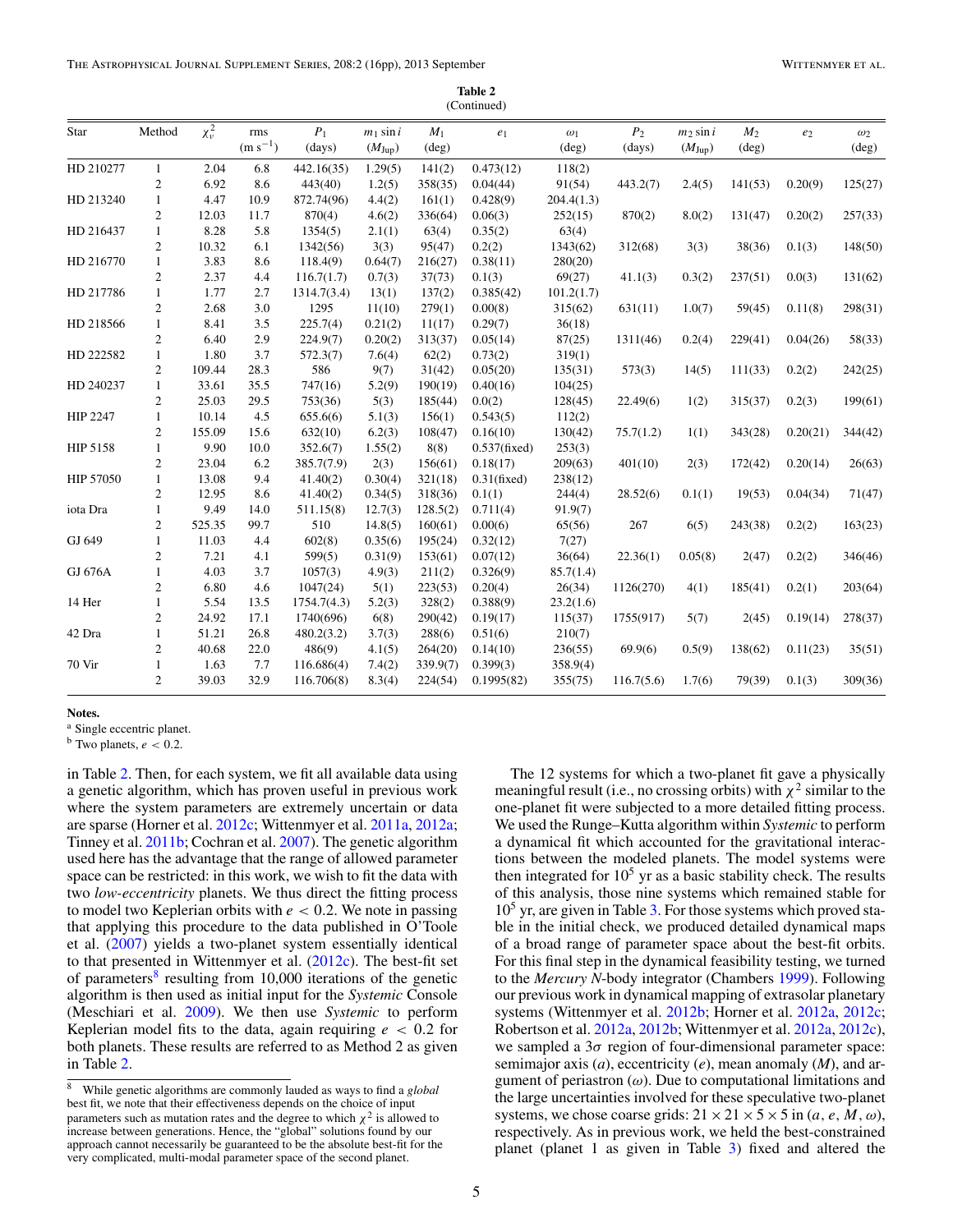**Table 3** Two-planet Fits

<span id="page-5-0"></span>

| Star      | Mass          | $\chi_v^2$ | rms          | P <sub>1</sub> | $m_1$ sin i        | $a_1$    | $M_1$          | e <sub>1</sub> | $\omega_1$     | P <sub>2</sub> | $m_2$ sin i        | a <sub>2</sub> | M <sub>2</sub> | e <sub>2</sub> | $\omega$       |
|-----------|---------------|------------|--------------|----------------|--------------------|----------|----------------|----------------|----------------|----------------|--------------------|----------------|----------------|----------------|----------------|
|           | $(M_{\odot})$ |            | $(m s^{-1})$ | (days)         | $(M_{\text{Jup}})$ | (AU)     | $(\text{deg})$ |                | $(\text{deg})$ | (days)         | $(M_{\text{Jup}})$ | (AU)           | $(\text{deg})$ |                | $(\text{deg})$ |
| HD 3651   | 0.882         | 5.07       | 6.7          | 62.22(5)       | 0.17(3)            | 0.295(2) | 8(44)          | 0.06(20)       | 18(43)         | 31.08(2)       | 0.09(3)            | 0.186(2)       | 318(42)        | 0.04(20)       | 55(66)         |
| HD 7449   | 1.05          | 81.96      | 5.7          | 1693(39)       | 1.2(2)             | 2.83(9)  | 220(65)        | 0.13(11)       | 323(64)        | 615(19)        | 0.4(2)             | 1.44(5)        | 354(32)        | 0.0(2)         | 0(46)          |
| HD 52265  | 1.17          | 2.19       | 11.2         | 119.1(4)       | 1.05(4)            | 0.499(5) | 253(57)        | 0.0(1)         | 359(54)        | 59.9(2)        | 0.35(09)           | 0.316(3)       | 303(75)        | 0.05(10)       | 358(35)        |
| HD 65216  | 0.92          | 1.96       | 7.2          | 572.4(2.1)     | 1.26(4)            | 1.30(3)  | 89(51)         | 0.00(2)        | 0(41)          | 152.6(6)       | 0.17(3)            | 0.54(1)        | 237(48)        | 0.02(10)       | 0(54)          |
| HD 85390  | 0.76          | 4.34       | 1.4          | 822(12)        | 0.14(1)            | 1.57(5)  | 343(57)        | 0.00(8)        | 0(49)          | 3700(840)      | 0.20(2)            | 4.23(9)        | 156(41)        | 0.00(7)        | 0(49)          |
| HD 89744  | 1.558         | 62.54      | 73.2         | 257.8(4)       | 8.3(6)             | 0.92(1)  | 171(81)        | 0.00(1)        | 0(87)          | 85.2(1)        | 3.2(3)             | 0.440(5)       | 71(18)         | 0.00(5)        | 0(86)          |
| HD 92788  | .078          | 5.70       | 11.2         | 326(1)         | 3.6(2)             | 0.95(1)  | 348(47)        | 0.00(11)       | 6(46)          | 162(3)         | 0.9(3)             | 0.60(1)        | 66(39)         | 0.04(21)       | 0(20)          |
| HD 117618 | .069          | 5.74       | 4.6          | 25.807(6)      | 0.21(1)            | 0.175(2) | 217(35)        | 0.00(8)        | 0(48)          | 318(2)         | 0.2(1)             | 0.93(1)        | 304(50)        | 0.00(26)       | 0(29)          |
| GJ 649    | 0.54          | 4.19       | 3.2          | 601(6)         | 0.33(5)            | 1.14(5)  | 211(49)        | 0.2(1)         | 332(52)        | 4.4762(4)      | 0.030(8)           | 0.043(1)       | 334(68)        | 0.20(15)       | 334(47)        |

initial parameters of the second planet. We ran each simulation for  $10^8$  yr, or until the system destabilized (via ejection or collision).

#### 3. RESULTS

We give the results of all orbit fits, including the reduced  $\chi^2$ and rms velocity scatter, in Table [2.](#page-2-0) Many of the attempted twoplanet fits resulted in two Keplerians at nearly identical periods. These systems may have a physically plausible solution with a slightly worse  $\chi^2$ , but testing such possibilities is beyond the scope of this paper. Hence, there may exist additional "good" two-planet solutions which have been missed by our approach. The Keplerian fitting methods used here incorporate no physics: they are simply seeking a lowest- $\chi^2$  solution regardless of the physicality of the resulting system parameters. A 1:1 resonant configuration is dynamically possible, as evidenced by the abundance of such "Trojan" objects in our own solar system (Levison et al. [1997;](#page-15-0) Horner & Lykawka [2010;](#page-15-0) Horner et al. [2012b\)](#page-15-0). However, the radial-velocity signature of a 1:1 configuration is extremely difficult to disentangle (Laughlin & Chambers [2002;](#page-15-0) Giuppone et al. [2012\)](#page-15-0). Some extrasolar planetary systems have been proposed to host dynamically stable planets in 1:1 configurations (Gozdziewski & Konacki ´ [2006;](#page-15-0) Cresswell & Nelson [2009;](#page-15-0) Schwarz et al. [2009;](#page-15-0) Funk et al. [2012\)](#page-15-0). However, owing to the difficulty of maintaining dynamically stable configurations, we consider such cases to be beyond the scope of this work. In this section, we will focus on those systems where a two-planet fit produced a "plausible" result (Table 3) with a  $\chi^2$  and rms similar to, or better than, the single-eccentric-planet fit as given in Table [2.](#page-2-0)

*HD 3651*. The best two-planet fit resulted in a 2:1 period commensurability, with the second signal at  $P = 31.08$  days. This is quite close to the monthly observing window, so the fit results in large uncertainties in phase (*ω* and mean anomaly). The  $\chi^2$  and rms are similar to, but slightly higher than, the oneplanet fit. Detailed dynamical simulations (Figure [1\(](#page-6-0)a)) clearly show the 2:1 resonance as a vertical strip of stability throughout the range of allowed eccentricities, and the best fit for a second planet places it comfortably within an extremely stable region.

*HD 7449*. The two-planet model results in two giant planets, with minimum masses of 1.2 and 0.4  $M_{\text{Jup}}$  (Table 3). The dynamical tests (Figure  $1(b)$  $1(b)$ ) show that the best-fit eccentricity for the second (innermost) planet is on the edge of a stable region. As the eccentricity of the second planet is increased beyond  $e = 0.4$ , the system stability is quickly degraded.

*HD 52265*. As with HD 3651, this system also gave a 2:1 configuration, with the second planet at half the period of the known planet, and a slightly worse  $\chi^2$  and rms. Figure [1\(](#page-6-0)c) shows that the candidate planet is well within a broad stable region.

*HD* 65216. A second planet can be fit, with  $P = 152.6 \pm$ 0.5 days and a mass of  $0.17 \pm 0.03$   $M_{Jup}$ . The initial dynamical check in *Systemic* showed this system to be stable, and further dynamical mapping (Figure [1\(](#page-6-0)d)) shows that the entire  $3\sigma a - e$ parameter space is stable.

*HD 85390*. Here, fitting a second planet improves the  $\chi^2$  $(12.2-4.3)$  and rms  $(2.3-1.4 \text{ m s}^{-1})$ . The eccentricities of both planets are then consistent with zero. The second planet would be a Jupiter analog (e.g., Wittenmyer et al. [2011a\)](#page-15-0), with *P* ∼ 10 yr and a mass of 0.20 ± 0.02  $M_{\text{Jup}}$ . The detailed dynamical map (Figure  $2(a)$  $2(a)$ ) shows a broad swath of stability for all orbits with  $a \gtrsim 2$  AU.

*HD 89744*. The possible second planet has a period of 85.2 days, very close to a 3:1 commensurability with the known 258 day planet. The dynamics of the system (Figure  $2(b)$  $2(b)$ ) show that all permissible orbits are stable, despite the relatively high mass of the candidate planet  $(3.2 M_{Jup})$ .

*HD 92788*. Figure [2\(](#page-6-0)c) shows this planet candidate is almost certainly trapped in the 2:1 resonance with the known 326 day planet. This resonance would allow relatively large eccentricities (and even crossing orbits) to be long-term stable.

*HD 117618*. Adding a second planet improves the *χ*<sup>2</sup>  $(8.1–5.7)$  and rms  $(5.6–4.6 \text{ m s}^{-1})$ . With a period of  $318 \pm 2$  days, the second signal is far enough from one year to allay fears of aliasing. A dynamical map for this Saturn-mass candidate is shown in Figure  $2(d)$  $2(d)$ —again, there is a vast region of stability across the 3*σ* parameter space.

*GJ 649*. As the two proposed planets are very widely separated, and of low mass, we did not perform the dynamical testing for this system. The planet candidates are separated by 21.8 mutual Hill radii, which is certainly sufficient dynamical room for any interaction to be negligible (Chambers et al. [1996\)](#page-14-0).

*HD 192310 (=GJ 785)*. While this system does not appear in Table 3, we note that the two-planet fit shown in Table [2](#page-2-0) suggests a Neptune-mass second planet with period  $629 \pm 64$  days. This is broadly consistent (within  $\sim$ 1.5*σ*) with the claim of a 0.07  $M_{\text{Jup}}$ planet by Pepe et al. [\(2011\)](#page-15-0), with  $P = 526 \pm 9$  days.

Anglada-Escudé et al.  $(2010)$  $(2010)$  have also approached this problem of disentangling single eccentric planets from nearcircular two-planet systems, specifically considering the case of the 2:1 resonance. That work showed that about 35% of known single-planet systems were indistinguishable from 2:1 resonant solutions. By comparison, 9*/*82 = 11% of the systems examined in the present work resulted in a 2:1 configuration (Table [2\)](#page-2-0). We also find that a further 24*/*82 = 29% of systems tested resulted in co-orbital (1:1) configurations. Hollis et al. [\(2012\)](#page-15-0) also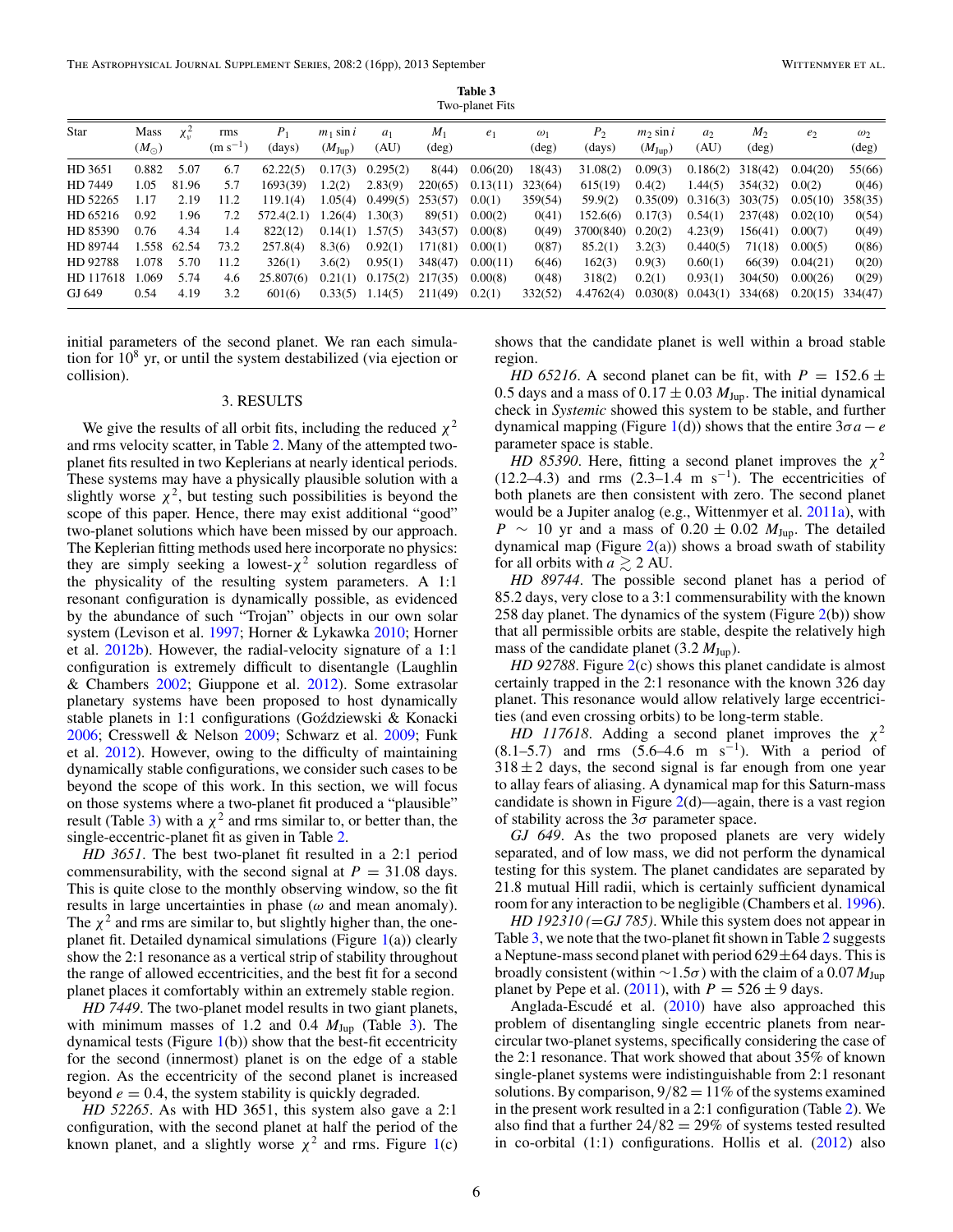<span id="page-6-0"></span>

**Figure 1.** Dynamical stability for four proposed two-planet systems, as a function of the semi-major axis, *a*, and eccentricity, *e*, of planet 2 (as given in Table [3.](#page-5-0) Ranges shown are  $3\sigma$  in *a* and *e* for each system. The mean lifetime of the planetary system (in  $\log_{10}$  (lifetime/yr)) at a given  $a - e$  coordinate is denoted by the color of the plot. The lifetime at each *a* − *e* location is the mean value of 25 separate integrations carried out on orbits at that *a* − *e* position (testing a combination of five unique *ω* values, and five unique *M* values). The nominal best-fit orbit for the outer planet is shown as the small open square with ±1*σ* error bars. (a) HD 3651; (b) HD 7449; (c) HD 52265; (d) HD 65216.



**Figure 2.** Same as Figure 1, but for the following systems: (a) HD 85390; (b) HD 89744; (c) HD 92788; (d) HD 117618.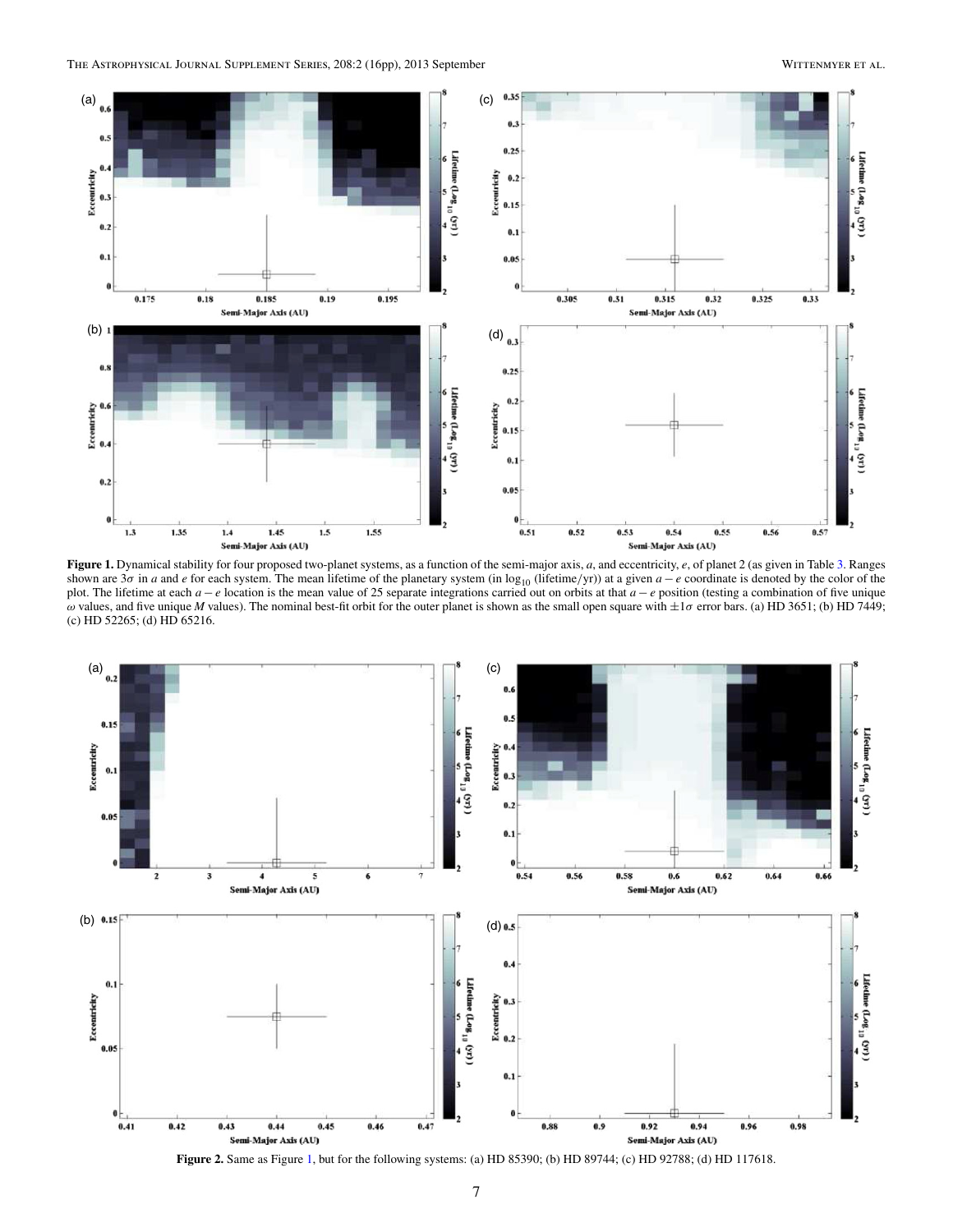<span id="page-7-0"></span>

**Figure 3.** Data for HD 65216 (Mayor et al. [2004\)](#page-15-0) overplotted with one-planet (dashed line) and two-planet (solid line) models. At present, the models are essentially indistinguishable, but they diverge in the future (Figure 5).

(A color version of this figure is available in the online journal.)

performed an extensive and self-consistent Bayesian re-analysis of available radial-velocity data for 94 exoplanet systems. As part of their analysis, they attempted two-planet fits to the known single-planet systems (Hollis et al. [2012,](#page-15-0) Table A2). Unlike this work, their two-planet fits were not restricted to low eccentricities. For example, Hollis et al. [\(2012\)](#page-15-0) find a twoplanet solution for HD 3651 where  $(P_1, e_1) = (62.25, 0.60)$  and  $(P_2, e_2) = (295, 0.32)$  $(P_2, e_2) = (295, 0.32)$  $(P_2, e_2) = (295, 0.32)$ . By contrast, our result in Table 3 gives a 2:1 configuration with  $e \lesssim 0.06$  for both planets.

Ultimately, there is no substitute for sampling density: given infinite observational resources, one would ideally observe every system as often as possible (O'Toole et al. [2009b\)](#page-15-0). Such techniques have been successful in identifying low-mass planets (O'Toole et al. [2009a;](#page-15-0) Vogt et al. [2010;](#page-15-0) Dumusque et al. [2012\)](#page-15-0) and in clarifying the true orbital period and mass of eccentric planets where large velocity excursions occur on short timescales (Cochran et al. [2004;](#page-14-0) Endl et al. [2006\)](#page-15-0). It is, of course, more practical to optimally plan one's observations to confirm suspected planet candidates (Ford [2008\)](#page-15-0). All of the systems discussed above withstood detailed dynamical scrutiny, as shown in Figures [1](#page-6-0) and [2.](#page-6-0) For those potential two-planet systems, we now ask how one may observationally discern between the one- and two-planet models. At present, the two models are typically close to each other in goodnessof-fit; an example is shown in Figure 3 for HD 65216. In the future, however, the two possible models may diverge. In Figures 4[–8,](#page-8-0) we overplot the two models for each system, to give a qualitative estimate of the optimal times to observe them. When they diverge sufficiently, well-timed observations of reasonable precision (∼2–3 m s−1) can distinguish between the one- and two-planet models. We note, however, that the two-planet fits often have large phase gaps (and hence relatively large uncertainties in  $P$  and  $T_0$ ) which can shift the model curves shown here. For this reason, we leave more detailed quantitative simulations of detectability (e.g., Wittenmyer et al. [2013\)](#page-15-0) for future work.



**Figure 4.** Model orbits for single and double-planet systems. In each panel, the solid (red) line is the two-planet model (Table [3\)](#page-5-0), and the dashed line is the eccentric single-planet model. These plots show when in the near future the two models could be best distinguished. (a) HD 3651; (b) HD 7449.

(A color version of this figure is available in the online journal.)



**Figure 5.** Same as Figure 4, but for the following systems: (a) HD 52265; (b) HD 65216.

(A color version of this figure is available in the online journal.)

#### 4. SUMMARY AND CONCLUSIONS

We have examined 82 known moderately eccentric singleplanet systems, reanalyzing the available radial-velocity data to test the hypothesis that some may actually be low-eccentricity two-planet systems. We have identified nine particularly promising candidate systems, and performed detailed dynamical stability simulations of the candidate planets. All of the systems proved to be dynamically stable on timescales of at least  $10^8$  yr. We have also given model orbits to show qualitatively when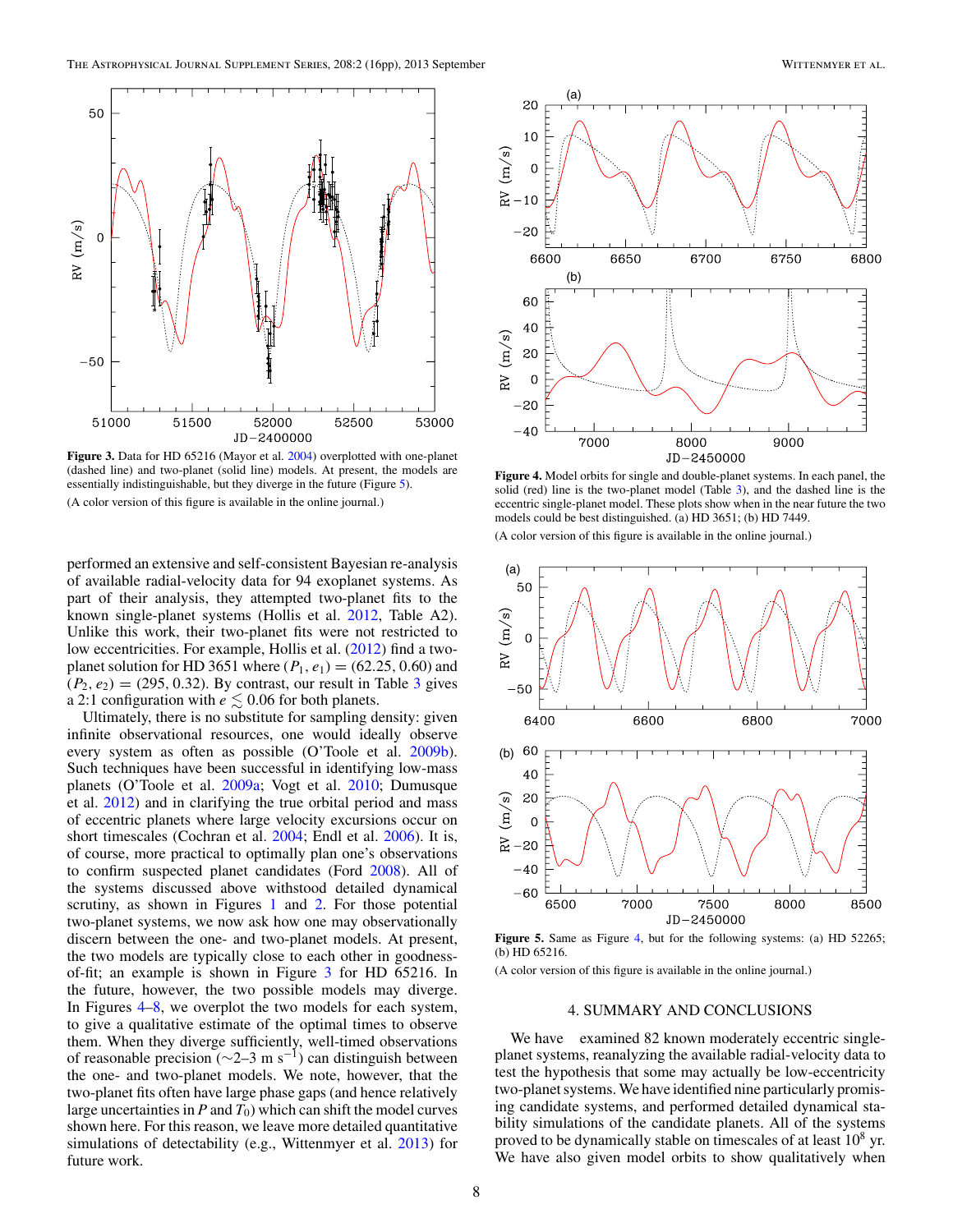<span id="page-8-0"></span>

**Figure 6.** Same as Figure [4,](#page-7-0) but for the following systems: (a) HD 85390; (b) HD 89744.

(A color version of this figure is available in the online journal.)



**Figure 7.** Same as Figure [4,](#page-7-0) but for the following systems: (a) HD 92788; (b) HD 117618.

(A color version of this figure is available in the online journal.)

the one- and two-planet solutions diverge enough to be distinguishable by future well-timed radial-velocity observations. Our results suggest that at least 11% of apparently single-planet systems may in fact host two low-eccentricity planets, a figure likely to rise as more observations are obtained. The difference between the one- and two-planet solutions should typically be observable within the next 3 yr, adding weight to the case for continued observations of these systems.

We gratefully acknowledge the UK and Australian government support of the Anglo-Australian Telescope through their PPARC, STFC, and DIISR funding; STFC grant PP*/*C000552*/*



Figure 8. Same as Figure [4,](#page-7-0) but for GJ 649. The extremely short  $(4.5 \text{ days})$ period of the candidate second planet results in the gray region when the model velocity curve is plotted.

(A color version of this figure is available in the online journal.)

1; ARC Grant DP0774000; and travel support from the Australian Astronomical Observatory. The work was supported by iVEC through the use of advanced computing resources located at the Murdoch University, in Western Australia. R.W. is grateful to Nanjing University for the support of his visit to Nanjing. S. Wang's visit to UNSW was funded by Faculty Research Grant PS27262.

This research has made use of NASA's Astrophysics Data System (ADS), and the SIMBAD database, operated at CDS, Strasbourg, France. This research has made use of the Exoplanet Orbit Database and the Exoplanet Data Explorer at exoplanets.org (Wright et al. [2011\)](#page-15-0).

### APPENDIX

#### RADIAL VELOCITY TABLES

| <b>Table 4</b>                    |
|-----------------------------------|
| AAT Radial Velocities for HD 2039 |

| $JD - 2,400,000$ | Velocity     | Uncertainty  |
|------------------|--------------|--------------|
|                  | $(m s^{-1})$ | $(m s^{-1})$ |
| 51118.05806      | 29.4         | 4.2          |
| 51118.96097      | 8.6          | 7.8          |
| 51119.94453      | 5.7          | 5.2          |
| 51121.03846      | 17.5         | 7.0          |
| 51211.95142      | 5.6          | 8.8          |
| 51212.92337      | 8.5          | 5.6          |
| 51213.97494      | 26.2         | 7.2          |
| 51214.91707      | 0.0          | 5.1          |
| 51386.32274      | $-26.6$      | 7.6          |
| 51387.29810      | $-4.7$       | 5.4          |
| 51411.22931      | 15.5         | 8.0          |
| 51414.25848      | $-16.2$      | 4.7          |
| 51473.08831      | $-43.5$      | 4.5          |
| 51525.92865      | $-53.8$      | 8.0          |
| 51527.92257      | $-46.7$      | 5.8          |
| 51745.27018      | $-68.7$      | 9.9          |
| 51828.07030      | $-23.6$      | 6.6          |
| 51828.99403      | $-34.2$      | 5.9          |
| 51829.97574      | $-28.3$      | 6.6          |
| 51856.07023      | $-26.5$      | 10.3         |
| 51919.94344      | $-4.8$       | 7.1          |
| 51920.96715      | $-8.3$       | 6.9          |
| 52093.29473      | 161.2        | 7.0          |
| 52127.23412      | 104.9        | 7.2          |
| 52151.22296      | 61.7         | 4.4          |
| 52152.08603      | 68.2         | 3.9          |
| 52154.21237      | 78.9         | 6.0          |
| 52187.09574      | 62.2         | 4.4          |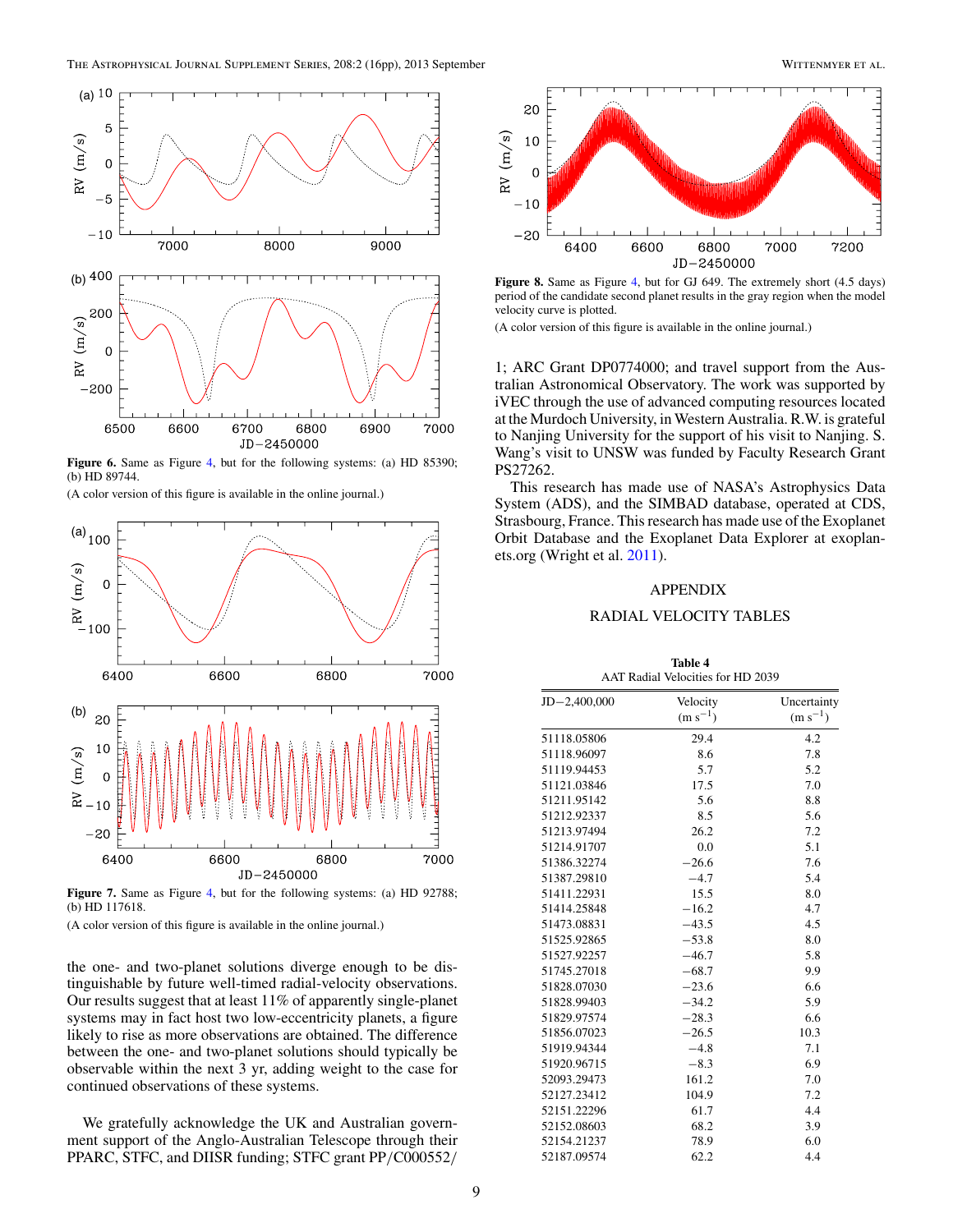|                  | Table 4<br>(Continued)   |                             |
|------------------|--------------------------|-----------------------------|
| $JD - 2,400,000$ | Velocity<br>$(m s^{-1})$ | Uncertainty<br>$(m s^{-1})$ |
| 52188.03000      | 59.2                     | 3.6                         |
| 52189.15021      | 55.5                     | 5.3                         |
| 52190.09323      | 44.7                     | 3.4                         |
| 52422.32809      | $-14.0$                  | 6.2                         |
| 52425.33222      | $-15.8$                  | 3.6                         |
| 52455.28482      | $-10.2$                  | 2.7                         |
| 52511.10451      | $-0.5$                   | 6.6                         |
| 52599.01528      | $-13.1$                  | 6.8                         |
| 53007.02913      | $-6.3$                   | 2.7                         |
| 53045.91967      | $-2.3$                   | 6.3                         |
| 53245.25642      | 112.7                    | 3.6                         |
| 53579.22474      | 0.5                      | 2.9                         |
| 54013.11160      | $-24.1$                  | 1.9                         |
| 54369.10873      | 79.4                     | 2.3                         |
| 55102.09594      | $-43.0$                  | 3.6                         |
| 55430.23438      | 131.6                    | 4.2                         |
| 55463.19594      | 95.8                     | 5.8                         |

|                  | Table 5<br>(Continued)   |                             |
|------------------|--------------------------|-----------------------------|
| $JD - 2,400,000$ | Velocity<br>$(m s^{-1})$ | Uncertainty<br>$(m s^{-1})$ |
| 54843.02061      | 0.1                      | 1.6                         |
| 54899.92412      | $-0.8$                   | 2.1                         |
| 55107.24720      | 16.5                     | 2.8                         |
| 55170.05454      | 17.1                     | 2.4                         |
| 55204.97999      | 29.0                     | 1.9                         |
| 55253.91182      | $-78.3$                  | 2.3                         |
| 55399.32278      | $-8.4$                   | 1.9                         |
| 55426.31464      | $-7.1$                   | 1.7                         |
| 55461.23926      | $-15.1$                  | 3.0                         |
| 55519.13337      | 8.2                      | 2.0                         |
| 55844.13584      | $-144.3$                 | 6.6                         |
| 55845.17962      | $-187.0$                 | 2.3                         |
| 55846.13670      | $-156.4$                 | 2.3                         |
| 55964.93111      | 7.5                      | 2.9                         |

**Table 6** AAT Radial Velocities for HD 23127

| $JD - 2,400,000$ | Velocity     | Uncertainty  |
|------------------|--------------|--------------|
|                  | $(m s^{-1})$ | $(m s^{-1})$ |
| 51118.09281      | $-20.9$      | 5.2          |
| 51119.17693      | $-7.8$       | 6.0          |
| 51120.26302      | $-65.5$      | 8.8          |
| 51121.12041      | $-40.5$      | 4.8          |
| 51157.11008      | $-26.3$      | 4.2          |
| 51211.97892      | $-65.7$      | 4.9          |
| 51212.95830      | $-37.5$      | 4.0          |
| 51213.99302      | $-31.5$      | 3.9          |
| 51214.94428      | $-47.4$      | 3.3          |
| 51473.24554      | 21.5         | 5.9          |
| 51920.00758      | $-5.7$       | 6.8          |
| 51983.88167      | 9.1          | 6.2          |
| 52092.31518      | $-0.4$       | 4.7          |
| 52127.28906      | 16.5         | 8.4          |
| 52128.31303      | 17.8         | 8.9          |
| 52151.30892      | 15.4         | 3.4          |
| 52152.19974      | 0.0          | 3.9          |
| 52188.15301      | 5.3          | 3.1          |
| 52189.16917      | $-3.3$       | 4.5          |
| 52477.33581      | $-47.6$      | 11.2         |
| 52595.09050      | $-5.2$       | 5.2          |
| 52655.03366      | $-3.7$       | 5.0          |
| 52947.13705      | 16.2         | 2.0          |
| 53004.02539      | 20.3         | 1.6          |
| 53045.99621      | 11.0         | 2.3          |
| 53217.30387      | 1.3          | 2.3          |
| 53281.22070      | $-1.4$       | 2.0          |
| 53577.31797      | $-34.3$      | 2.5          |
| 53628.28608      | $-38.7$      | 2.6          |
| 53632.25573      | $-43.6$      | 3.8          |
| 53669.20119      | $-39.2$      | 2.2          |
| 53944.33250      | 2.7          | 1.9          |
| 54010.19795      | 6.2          | 1.8          |
| 54037.14466      | 4.0          | 2.1          |
| 54374.24189      | 11.2         | 1.7          |
| 54432.04206      | 31.4         | 4.3          |
| 54552.89944      | $-3.1$       | 2.8          |
| 54905.91119      | $-37.7$      | 2.8          |
| 55105.20438      | $-16.3$      | 2.9          |
| 55172.05265      | 13.0         | 2.4          |
| 55430.30950      | 21.1         | 2.9          |
| 55522.11944      | 32.9         | 3.0          |
| 55524.10270      | 18.4         | 8.9          |
| 55967.93302      | $-4.9$       | 3.4          |
|                  |              |              |

**Table 5** AAT Radial Velocities for HD 20782

| $JD - 2,400,000$ | Velocity     | Uncertainty  |  |  |
|------------------|--------------|--------------|--|--|
|                  | $(m s^{-1})$ | $(m s^{-1})$ |  |  |
| 51035.31946      | 21.7         | 2.3          |  |  |
| 51236.93065      | $-6.7$       | 3.3          |  |  |
| 51527.01731      | 7.1          | 3.4          |  |  |
| 51630.88241      | 29.5         | 2.7          |  |  |
| 51768.30885      | $-6.8$       | 2.6          |  |  |
| 51828.11066      | $-7.8$       | 3.0          |  |  |
| 51829.27449      | $-6.8$       | 3.8          |  |  |
| 51829.99625      | $-26.7$      | 8.7          |  |  |
| 51856.13530      | $-10.5$      | 3.5          |  |  |
| 51919.00660      | $-3.8$       | 2.9          |  |  |
| 51919.99630      | $-1.8$       | 2.9          |  |  |
| 51983.89009      | 4.0          | 3.3          |  |  |
| 52092.30437      | 17.7         | 2.4          |  |  |
| 52127.26814      | 17.5         | 2.8          |  |  |
| 52152.16308      | 23.0         | 2.5          |  |  |
| 52187.15965      | 22.7         | 2.5          |  |  |
| 52511.20613      | $-1.4$       | 2.3          |  |  |
| 52592.04802      | 17.3         | 2.3          |  |  |
| 52654.96031      | 15.2         | 2.4          |  |  |
| 52859.30540      | $-202.7$     | 1.9          |  |  |
| 52946.13848      | $-18.3$      | 2.1          |  |  |
| 52947.12256      | $-14.4$      | 1.8          |  |  |
| 53004.00130      | $-0.5$       | 1.9          |  |  |
| 53044.02367      | 0.5          | 2.2          |  |  |
| 53045.96101      | $-0.6$       | 1.9          |  |  |
| 53217.28806      | 8.9          | 1.7          |  |  |
| 53282.22016      | 20.5         | 1.9          |  |  |
| 53398.96943      | 20.5         | 1.4          |  |  |
| 53403.96080      | 28.5         | 2.6          |  |  |
| 53576.30682      | $-9.4$       | 1.6          |  |  |
| 53632.28115      | $-7.9$       | 1.6          |  |  |
| 53665.18657      | 6.2          | 1.7          |  |  |
| 54013.21634      | 31.1         | 1.5          |  |  |
| 54040.13193      | 22.0         | 2.0          |  |  |
| 54153.97021      | $-11.6$      | 2.1          |  |  |
| 54375.24665      | 13.2         | 1.7          |  |  |
| 54544.89156      | 10.0         | 2.1          |  |  |
| 54776.10133      | $-7.7$       | 1.9          |  |  |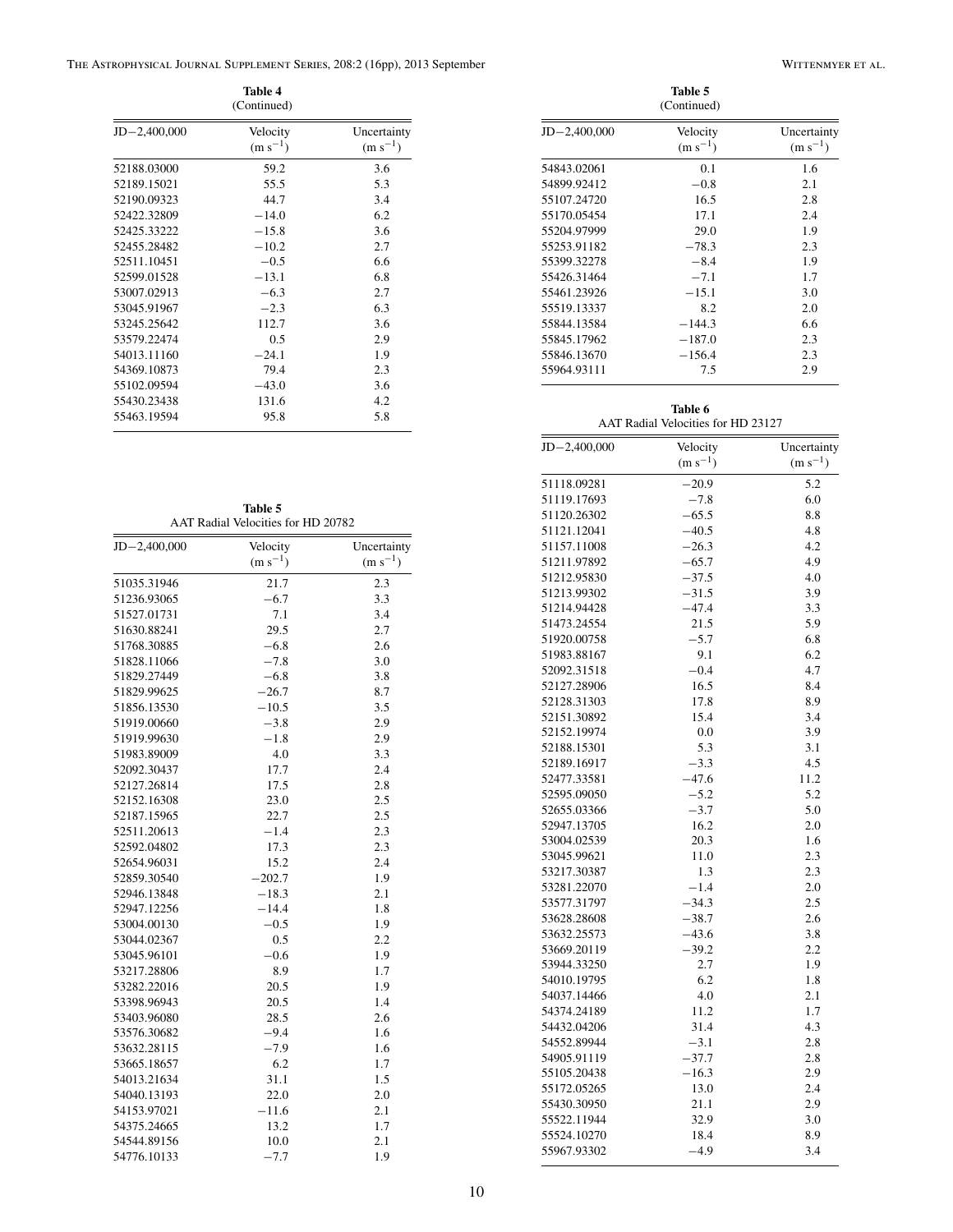**Table 7**

|                            | Table 8<br>AAT Radial Velocities for HD 39091 |                             |
|----------------------------|-----------------------------------------------|-----------------------------|
| $JD - 2,400,000$           | Velocity<br>$(m s^{-1})$                      | Uncertainty<br>$(m s^{-1})$ |
| 50829.99300                | 0.3                                           | 2.2                         |
| 51119.25037                | $-29.4$                                       | 4.6                         |
| 51236.03289                | $-38.2$                                       | 2.7                         |
| 51411.32492<br>51473.26697 | $-41.8$<br>$-39.2$                            | 2.8<br>2.2                  |
| 51526.08042                | $-51.0$                                       | 2.2                         |
| 51527.08206                | $-47.4$                                       | 2.0                         |
| 51530.12796                | $-45.8$                                       | 2.2                         |
| 51629.91162                | $-50.3$                                       | 2.5                         |
| 51683.84224                | $-56.4$                                       | 2.3                         |
| 51828.18751                | $-24.3$                                       | 2.1                         |
| 51919.09891                | 2.8                                           | 3.3                         |
| 51921.13833                | $-0.4$                                        | 2.3                         |
| 51983.91910<br>52060.83961 | 34.0<br>178.8                                 | 2.4<br>2.1                  |
| 52092.33661                | 252.8                                         | 2.2                         |
| 52093.35148                | 253.3                                         | 2.0                         |
| 52127.32781                | 327.6                                         | 2.7                         |
| 52128.33566                | 327.9                                         | 2.0                         |
| 52130.33830                | 330.0                                         | 3.1                         |
| 52151.29169                | 349.2                                         | 2.2                         |
| 52154.30426                | 338.8                                         | 5.0                         |
| 52187.19587                | 325.7                                         | 1.8                         |
| 52188.23586                | 326.7                                         | 1.9                         |
| 52189.22191<br>52190.14484 | 320.9<br>320.9                                | 1.7<br>1.9                  |
| 52387.87064                | 140.3                                         | 1.7                         |
| 52510.30664                | 83.2                                          | 2.1                         |
| 52592.12558                | 59.7                                          | 1.5                         |
| 52599.15463                | 59.4                                          | 5.7                         |
| 52654.09858                | 56.8                                          | 2.3                         |
| 52708.98434                | 42.3                                          | 11.4                        |
| 52751.91773                | 29.8                                          | 2.1                         |
| 52944.22372                | $-1.5$                                        | 1.9                         |
| 53004.07471<br>53042.07800 | 6.9<br>$-0.5$                                 | 1.9<br>2.0                  |
| 53043.01734                | $-3.6$                                        | 2.2                         |
| 53047.04936                | 0.0                                           | 2.1                         |
| 53048.09782                | $-6.3$                                        | 1.7                         |
| 53245.31090                | $-29.2$                                       | 2.5                         |
| 53402.03480                | $-21.7$                                       | 0.9                         |
| 53669.24365                | $-44.6$                                       | 1.0                         |
| 54012.24920                | 8.2                                           | 0.9                         |
| 54039.16869<br>54224.85303 | 16.9<br>339.5                                 | 1.1<br>1.1                  |
| 54336.31438                | 246.9                                         | 1.8                         |
| 54337.29175                | 251.3                                         | 1.6                         |
| 54372.27038                | 208.0                                         | 1.8                         |
| 54425.22432                | 171.5                                         | 1.3                         |
| 54545.94257                | 104.4                                         | 1.1                         |
| 54841.06346                | 33.9                                          | 1.4                         |
| 54901.94078                | 19.7                                          | 2.0                         |
| 54905.99137<br>54906.97424 | 18.0                                          | 1.6                         |
| 55106.23926                | 18.5<br>$-4.7$                                | 1.3<br>1.9                  |
| 55170.23742                | $-6.3$                                        | 1.3                         |
| 55202.05426                | $-1.5$                                        | 1.9                         |
| 55252.96918                | $-19.1$                                       | 1.4                         |
| 55521.20064                | $-32.6$                                       | 1.6                         |
| 55585.99614                | $-23.1$                                       | 1.7                         |
| 55664.85733                | $-31.0$                                       | 1.5                         |
| 55846.25128                | $-35.0$                                       | 1.5                         |
| 55898.10923                | $-34.1$                                       | 1.3                         |
| 55899.13681<br>55962.00315 | $-35.7$<br>$-23.3$                            | 1.4<br>1.3                  |
| 55965.03864                | $-24.6$                                       | 1.4                         |
| 55966.97920                | $-22.9$                                       | 2.3                         |
|                            |                                               |                             |

| Table 7<br>AAT Radial Velocities for HD 38283 |                             |  |
|-----------------------------------------------|-----------------------------|--|
| $JD - 2,400,000$<br>Velocity<br>$(m s^{-1})$  | Uncertainty<br>$(m s^{-1})$ |  |
| 50829.98715<br>$-4.1$                         | 1.6                         |  |
| 50831.11229<br>$-0.3$                         | 1.6                         |  |
| $-22.1$<br>51157.14186                        | 2.3                         |  |
| 3.1<br>51213.00749                            | 2.6                         |  |
| $-16.5$<br>51526.07541                        | 2.6                         |  |
| $-7.4$<br>51530.13214                         | 3.0                         |  |
| 6.7<br>51683.84877                            | 2.4                         |  |
| 6.0<br>51921.13329                            | 1.9                         |  |
| 52188.26174<br>$-4.4$                         | 2.4                         |  |
| 52594.17205<br>$-8.1$                         | 2.2                         |  |
| 6.7<br>52654.09309                            | 2.3                         |  |
| 4.2<br>52751.89940                            | 2.1                         |  |
| $-6.7$<br>53004.05785                         | 1.6                         |  |
| 1.4                                           | 2.1                         |  |
| 53042.04257                                   |                             |  |
| $-3.5$<br>53043.01088                         | 2.1                         |  |
| $-1.0$<br>53044.05527                         | 2.3                         |  |
| 5.5<br>53047.04258                            | 1.9                         |  |
| 53048.08703<br>0.8                            | 1.9                         |  |
| $^{-2.8}$<br>53214.31960                      | 1.9                         |  |
| 53283.27433<br>$-6.4$                         | 2.5                         |  |
| 4.5<br>53399.05143                            | 1.6                         |  |
| 10.2<br>53483.85275                           | 1.8                         |  |
| 4.2<br>53484.86059                            | 1.7                         |  |
| 4.1<br>53486.87865                            | 1.8                         |  |
| 3.9<br>53487.88987                            | 1.7                         |  |
| 6.8<br>53842.85825                            | 1.3                         |  |
| $-4.6$<br>54011.27866                         | 1.8                         |  |
| $-10.8$<br>54018.25770                        | 2.2                         |  |
| $-6.8$<br>54037.19283                         | 2.7                         |  |
| $-18.4$<br>54038.22781                        | 2.3                         |  |
| $-16.3$<br>54040.19869                        | 2.6                         |  |
| 54118.99517<br>0.1                            | 1.4                         |  |
| 5.8<br>54221.85332                            | 1.4                         |  |
| $-1.9$<br>54371.28261                         | 1.6                         |  |
| 54432.16897<br>$-11.7$                        | 2.7                         |  |
| 4.5<br>54545.96278                            | 1.6                         |  |
| $-18.1$<br>54777.16327                        | 2.4                         |  |
| $-7.9$<br>54780.22622                         | 1.6                         |  |
| $-1.3$<br>54899.97099                         | 2.4                         |  |
| 55105.27655<br>$-10.2$                        | 2.3                         |  |
| 55171.10597<br>$-5.7$                         | 1.7                         |  |
| 55201.13167<br>$-7.4$                         | 2.1                         |  |
| 55205.04258<br>3.0                            | 1.7                         |  |
| 10.7<br>55252.94918                           | 1.7                         |  |
| 55309.87992<br>11.9                           | 1.4                         |  |
| 55312.85776<br>15.3                           | 1.9                         |  |
| 55315.85591<br>8.7                            | 1.5                         |  |
| 55376.33979<br>$-0.6$                         | 1.6                         |  |
| 55377.34088<br>1.8                            | 1.9                         |  |
| $-8.5$<br>55398.31564                         | 1.3                         |  |
| 55401.33166<br>$-9.2$                         | 1.6                         |  |
| $-4.9$<br>55457.28957                         | 2.0                         |  |
| 55462.26265<br>$-5.7$                         | 2.2                         |  |
| 55519.20219<br>$-2.7$                         | 1.9                         |  |
|                                               |                             |  |
| 55524.14501<br>0.4                            | 1.7                         |  |
| 55603.01744<br>8.8                            | 1.9                         |  |
| 55665.89491<br>10.8                           | 2.3                         |  |
| 55691.88048<br>23.2                           | 1.7                         |  |
| 55874.20082<br>$-12.4$                        | 2.1                         |  |
|                                               |                             |  |
| 55898.15704<br>$-2.5$<br>15.8<br>55963.02880  | 2.3<br>2.0                  |  |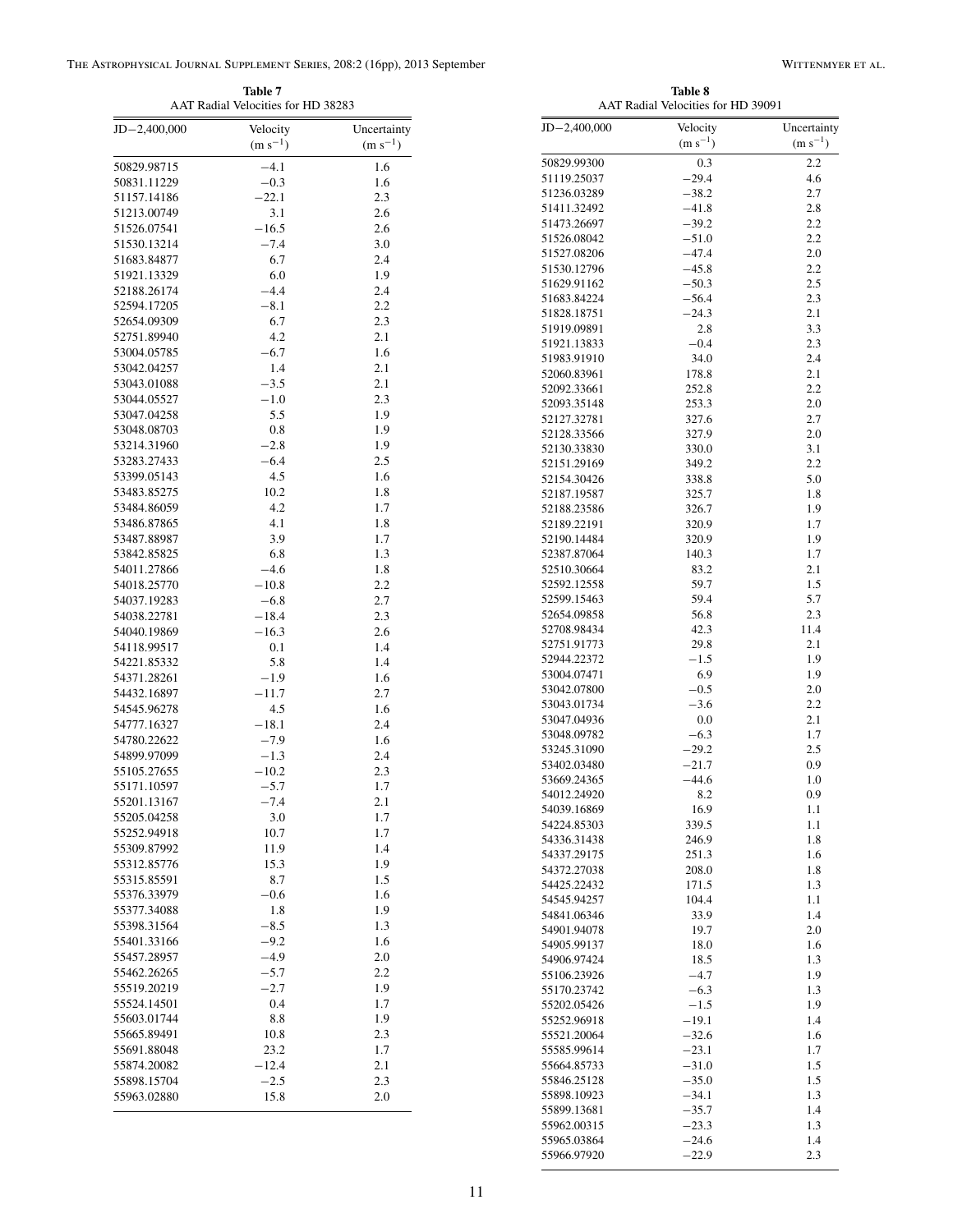THE ASTROPHYSICAL JOURNAL SUPPLEMENT SERIES, 208:2 (16pp), 2013 September

**Table 9**

| WITTENMYER ET AL. |  |  |
|-------------------|--|--|
|-------------------|--|--|

|                  | Table 9<br>AAT Radial Velocities for HD 102365 |                             |                  | Table 9<br>(Continued)   |                             |
|------------------|------------------------------------------------|-----------------------------|------------------|--------------------------|-----------------------------|
| $JD - 2,400,000$ | Velocity<br>$(m s^{-1})$                       | Uncertainty<br>$(m s^{-1})$ | $JD - 2,400,000$ | Velocity<br>$(m s^{-1})$ | Uncertainty<br>$(m s^{-1})$ |
| 50830.21201      | $-2.2$                                         | 1.5                         | 53576.85102      | $-1.8$                   | $0.8\,$                     |
| 50970.88818      | $0.2\,$                                        | $1.2\,$                     | 53577.84683      | $-1.5$                   | 0.8                         |
| 51213.22626      | $-7.9$                                         | 1.4                         | 53578.84583      | $-0.2$                   | $0.8\,$                     |
| 51236.20861      | 4.1                                            | 3.4                         | 53700.24588      | 0.4                      | 0.9                         |
| 51237.10884      | $-4.7$                                         | 2.1                         | 53753.24814      | 0.1                      | 1.1                         |
| 51274.16691      | $-1.8$                                         | 1.3                         | 53840.11811      | $-7.6$                   | 1.2                         |
| 51275.06855      | $-10.8$                                        | 2.2                         | 53841.00289      | $-1.4$                   | 0.8                         |
| 51382.90174      | $-6.6$                                         | 1.4                         |                  |                          |                             |
| 51631.04270      | $-5.4$                                         | 1.4                         | 53844.01699      | $-1.1$                   | 0.9                         |
| 51682.83774      | $-4.7$                                         | 1.7                         | 53937.87450      | 0.0                      | 0.8                         |
| 51684.05028      | 1.0                                            | 1.5                         | 54038.24696      | $-2.3$                   | 1.3                         |
| 51717.85402      | $-3.6$                                         | 1.5                         | 54111.18437      | 4.2                      | 0.9                         |
|                  |                                                |                             | 54112.19360      | 2.5                      | 0.7                         |
| 51743.86802      | $-2.0$                                         | 1.5                         | 54113.21647      | 3.4                      | 0.9                         |
| 51919.23487      | $0.2\,$                                        | 2.4                         | 54114.22365      | 2.2                      | 0.8                         |
| 51984.12770      | $-6.5$                                         | 1.8                         | 54115.22923      | 1.0                      | 1.1                         |
| 52009.15814      | 0.0                                            | 1.4                         | 54119.23118      | 2.3                      | 0.8                         |
| 52060.92662      | $-1.6$                                         | 1.5                         | 54120.17724      | $-0.5$                   | 0.7                         |
| 52127.86705      | $-3.8$                                         | 2.0                         | 54121.18308      | $-0.2$                   | 0.7                         |
| 52388.04297      | $-7.1$                                         | 1.5                         | 54123.20774      | 2.9                      | 0.7                         |
| 52420.97249      | 2.8                                            | 1.5                         | 54126.14491      | $-1.8$                   | 0.7                         |
| 52421.97640      | 1.6                                            | 1.5                         | 54127.15427      | 3.0                      | 0.6                         |
| 52422.90505      | $-0.8$                                         | 1.6                         | 54128.16856      | 0.7                      | 0.9                         |
| 52423.97700      | $-0.5$                                         | 1.8                         | 54129.17063      | $-1.2$                   | 0.6                         |
| 52424.97954      | $-1.0$                                         | 1.1                         | 54130.16450      | 2.4                      | 0.7                         |
| 52455.88825      | $-7.4$                                         | 1.5                         | 54131.17111      | 1.7                      | 0.7                         |
| 52654.27164      | 1.8                                            | 1.6                         | 54132.17838      | 0.1                      | 0.9                         |
| 52745.02160      | $-3.9$                                         | 1.6                         | 54133.24020      | 2.0                      | 1.0                         |
| 52749.07992      | $-2.9$                                         | 1.6                         | 54134.20214      | 0.3                      | 1.0                         |
| 52751.07418      | 1.0                                            | 1.6                         | 54135.16844      | 2.3                      | 0.8                         |
| 52783.96280      | 1.1                                            | 1.7                         | 54136.18672      | 1.7                      | 0.8                         |
| 52860.84417      | 3.7                                            | 1.6                         | 54137.18488      | 2.0                      | 0.7                         |
| 53005.25313      | 5.9                                            | 2.0                         | 54138.16588      | 0.1                      | 1.1                         |
| 53008.21509      | 1.7                                            | 1.6                         | 54139.15652      | 1.9                      | 0.8                         |
| 53041.28500      | 2.4                                            | 1.5                         |                  | 3.2                      | 0.9                         |
| 53042.21355      | 0.2                                            | 1.5                         | 54140.15870      |                          |                             |
| 53048.25853      | 1.9                                            | 1.6                         | 54141.18313      | 3.9                      | 0.9                         |
| 53051.18853      | 5.3                                            | 1.5                         | 54142.17798      | 2.1                      | 0.6                         |
|                  |                                                |                             | 54144.06348      | 1.3                      | 0.7                         |
| 53214.87086      | 0.1                                            | 1.6                         | 54145.14432      | 2.2                      | $0.8\,$                     |
| 53245.85116      | $-0.3$                                         | 2.2                         | 54146.14936      | 0.7                      | 0.7                         |
| 53402.19479      | 0.2                                            | 0.8                         | 54147.18172      | $-1.0$                   | 0.7                         |
| 53482.94177      | 3.5                                            | 0.9                         | 54148.21150      | $-1.0$                   | 0.8                         |
| 53483.97344      | $-2.1$                                         | 0.9                         | 54149.15042      | $-2.1$                   | 0.8                         |
| 53485.00857      | $-0.8$                                         | 0.8                         | 54150.14582      | $-1.9$                   | 0.7                         |
| 53485.92867      | $-2.6$                                         | 0.9                         | 54151.19287      | $-1.9$                   | 0.7                         |
| 53486.99104      | $-2.9$                                         | 0.8                         | 54152.20783      | $-0.2$                   | 0.9                         |
| 53488.05937      | $-4.2$                                         | 0.8                         | 54153.15877      | $-3.6$                   | 0.9                         |
| 53488.97513      | $-2.5$                                         | 0.8                         | 54154.10999      | $-3.0$                   | 0.6                         |
| 53506.91912      | 2.5                                            | 0.9                         | 54155.07901      | $-1.9$                   | 0.7                         |
| 53509.01692      | 0.2                                            | 0.9                         | 54156.05374      | $-2.5$                   | 1.1                         |
| 53509.84592      | $-2.9$                                         | 0.8                         | 54222.04514      | $-1.5$                   | 1.7                         |
| 53515.85480      | 4.0                                            | 0.8                         | 54223.06951      | 2.5                      | 1.0                         |
| 53516.84760      | 4.4                                            | 0.9                         | 54224.08922      | 0.6                      | 0.9                         |
| 53517.87645      | 2.0                                            | 0.8                         | 54225.03639      | $-1.9$                   | 0.8                         |
| 53518.93476      | 2.6                                            | 0.8                         | 54226.00289      | $-2.1$                   | 1.3                         |
| 53519.83473      | 2.5                                            | 0.9                         | 54252.95650      | $-0.1$                   | 0.9                         |
| 53520.97000      | 1.9                                            | 0.9                         |                  | 1.8                      |                             |
| 53521.91817      | $-1.1$                                         | 0.9                         | 54254.90643      |                          | 1.0                         |
| 53522.95210      | 0.4                                            | 0.9                         | 54255.92803      | $-3.5$                   | 1.0                         |
|                  |                                                |                             | 54257.05236      | $-4.5$                   | 1.1                         |
| 53568.84360      | $-3.6$                                         | 0.8                         | 54543.11240      | $-3.2$                   | 0.8                         |
| 53569.86061      | $-2.1$                                         | 0.9                         | 54550.07875      | 0.1                      | 1.4                         |
| 53570.88393      | $-4.4$                                         | 0.9                         | 54551.04141      | $-2.4$                   | 1.0                         |
| 53571.89292      | $-5.1$                                         | 0.9                         | 54553.06907      | $-6.7$                   | 1.1                         |
| 53572.86541      | $-1.6$                                         | 0.9                         | 54841.22838      | 2.6                      | 1.1                         |
| 53573.84968      | $-4.2$                                         | 0.8                         | 54843.26009      | 0.2                      | 1.1                         |
| 53575.85410      | $-1.2$                                         | 0.8                         | 54897.14254      | 0.7                      | 1.0                         |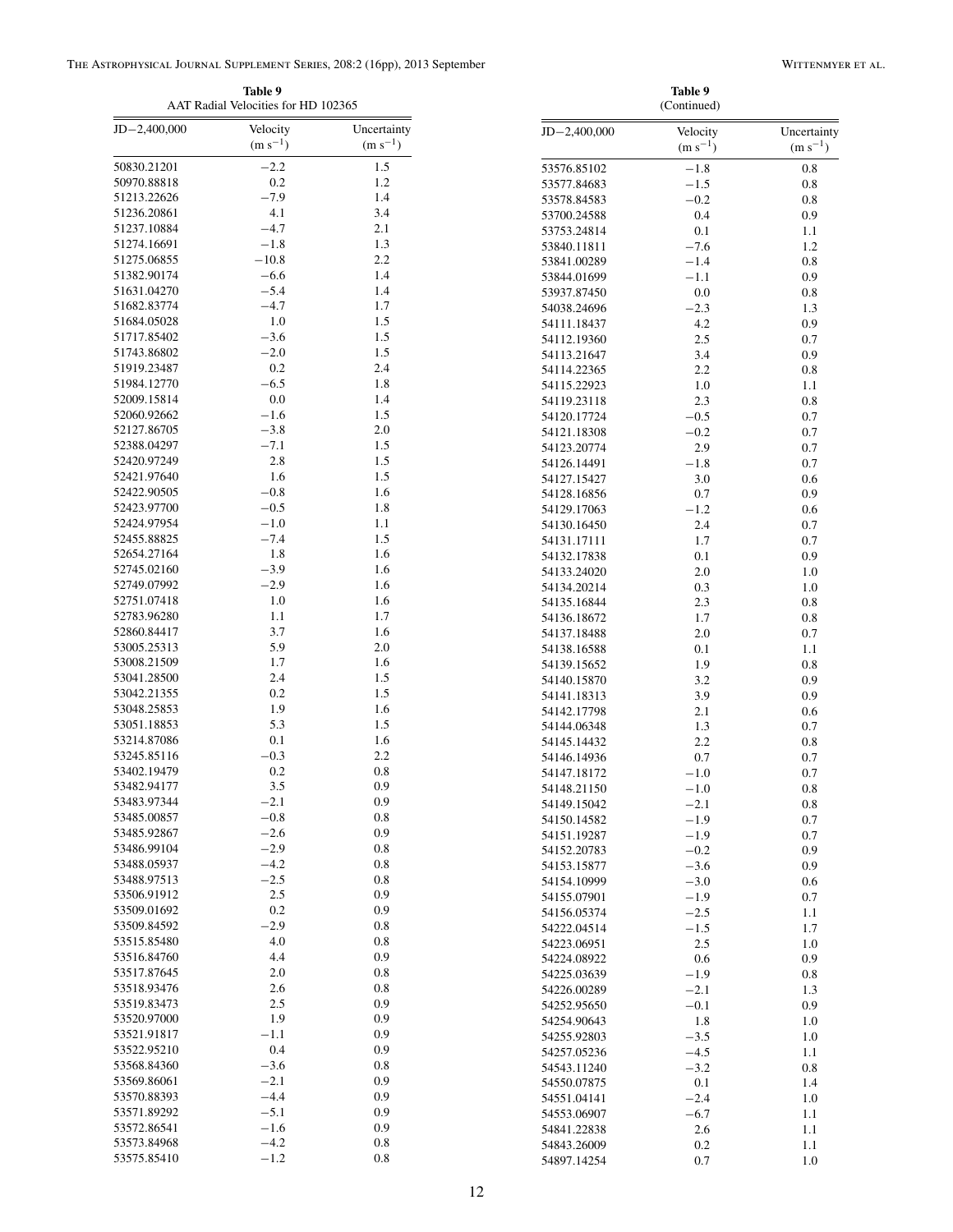|                  | Table 9<br>(Continued)   |                             |
|------------------|--------------------------|-----------------------------|
| $JD - 2,400,000$ | Velocity<br>$(m s^{-1})$ | Uncertainty<br>$(m s^{-1})$ |
| 54901.13378      | $-3.1$                   | 1.1                         |
| 54902.14792      | $-0.8$                   | 1.1                         |
| 54904.17743      | $-7.3$                   | 1.4                         |
| 54905.17801      | $-6.5$                   | 0.9                         |
| 54906.19747      | $-4.1$                   | 1.1                         |
| 54908.17853      | $-6.3$                   | 1.0                         |
| 55031.89041      | $-4.5$                   | 0.9                         |
| 55202.19583      | 6.7                      | 1.2                         |
| 55204.23690      | 1.6                      | 1.4                         |
| 55206.17590      | 0.3                      | 1.0                         |
| 55231.14629      | 2.7                      | 1.1                         |
| 55253.16083      | 2.9                      | 1.0                         |
| 55310.04537      | $-2.6$                   | 1.2                         |
| 55312.05141      | $-2.7$                   | 1.0                         |
| 55313.06557      | 3.6                      | 1.1                         |
| 55314.97472      | $-3.4$                   | 1.0                         |
| 55316.99125      | $-3.3$                   | 1.1                         |
| 55370.88444      | 1.1                      | 1.2                         |
| 55371.88362      | $-6.5$                   | 1.0                         |
| 55374.93147      | 4.5                      | 1.5                         |
| 55376.86882      | $-2.7$                   | 1.2                         |
| 55397.85721      | $-4.6$                   | 1.1                         |
| 55398.85407      | $-4.8$                   | 0.9                         |
| 55586.17916      | 8.4                      | 1.1                         |
| 55603.28296      | 12.5                     | 1.4                         |
| 55604.09249      | 8.6                      | 0.9                         |
| 55664.07027      | 9.6                      | 1.0                         |
| 55666.02599      | 1.2                      | 1.0                         |
| 55692.02182      | 12.0                     | 1.2                         |
| 55692.99384      | 8.4                      | 1.1                         |
| 55750.86140      | 4.1                      | 1.1                         |
| 55751.84824      | 9.1                      | 2.2                         |
| 55753.83346      | 7.7                      | 1.0                         |
| 55756.86016      | 5.2                      | 1.6                         |
| 55785.87243      | $-0.7$                   | 1.3                         |
| 55787.84349      | 10.7                     | 1.2                         |
| 55878.26267      | $-1.7$                   | 2.7                         |
| 55961.14964      | 11.2                     | 1.0                         |

| $JD - 2,400,000$<br>Velocity<br>$(m s^{-1})$<br>52389.03674<br>9.8<br>0.7<br>52390.02488<br>30.1<br>52420.97941<br>52421.99109<br>17.2<br>52423.06610<br>1.9<br>52423.98213<br>9.0<br>52424.98647<br>$-5.5$<br>52452.95259<br>18.1 | Table 10<br>(Continued)     |  |  |
|------------------------------------------------------------------------------------------------------------------------------------------------------------------------------------------------------------------------------------|-----------------------------|--|--|
|                                                                                                                                                                                                                                    | Uncertainty<br>$(m s^{-1})$ |  |  |
|                                                                                                                                                                                                                                    | 2.3                         |  |  |
|                                                                                                                                                                                                                                    | 2.3                         |  |  |
|                                                                                                                                                                                                                                    | 2.2                         |  |  |
|                                                                                                                                                                                                                                    | 2.3                         |  |  |
|                                                                                                                                                                                                                                    | 2.4                         |  |  |
|                                                                                                                                                                                                                                    | 2.5                         |  |  |
|                                                                                                                                                                                                                                    | 2.6                         |  |  |
|                                                                                                                                                                                                                                    | 3.3                         |  |  |
| 52454.90924<br>0.2                                                                                                                                                                                                                 | 2.7                         |  |  |
| 4.5<br>52455.90437                                                                                                                                                                                                                 | 2.9                         |  |  |
| 5.2<br>52509.85414                                                                                                                                                                                                                 | 2.2                         |  |  |
| $-5.2$<br>52510.85405                                                                                                                                                                                                              | 2.4                         |  |  |
| 46.1<br>52598.25801                                                                                                                                                                                                                | 6.5                         |  |  |
| 40.1<br>52599.25428                                                                                                                                                                                                                | 7.4                         |  |  |
| 52654.25245<br>$-16.0$                                                                                                                                                                                                             | 3.0                         |  |  |
| 52655.17027<br>$-12.7$                                                                                                                                                                                                             | 3.1                         |  |  |
| 52710.11861<br>$-21.0$                                                                                                                                                                                                             | 4.2                         |  |  |
| 52710.93403<br>$-16.3$                                                                                                                                                                                                             | 4.1                         |  |  |
| 52712.05281<br>$-21.7$                                                                                                                                                                                                             | 3.8                         |  |  |
| $-34.3$<br>52745.08065                                                                                                                                                                                                             | 2.9                         |  |  |
| 52746.05949<br>$-12.0$                                                                                                                                                                                                             | 3.1                         |  |  |
| 52748.02643<br>29.3                                                                                                                                                                                                                | 2.5                         |  |  |
| 52749.08757<br>6.0                                                                                                                                                                                                                 | 2.7                         |  |  |
| 52750.03644<br>$-12.7$                                                                                                                                                                                                             | 2.7                         |  |  |
| $-11.5$<br>52751.08725                                                                                                                                                                                                             | 2.6                         |  |  |
| 52752.04493<br>$-13.0$                                                                                                                                                                                                             | 2.6                         |  |  |
| 10.7<br>52783.95060                                                                                                                                                                                                                | 2.0                         |  |  |
| 52785.05259<br>1.1                                                                                                                                                                                                                 | 2.6                         |  |  |
| $-17.7$<br>52785.97642                                                                                                                                                                                                             | 2.6                         |  |  |
| 15.8<br>52857.86852                                                                                                                                                                                                                | 2.7                         |  |  |
| 52858.87366<br>$-2.2$                                                                                                                                                                                                              | 2.7                         |  |  |
| 52859.85266<br>3.6                                                                                                                                                                                                                 | 3.2                         |  |  |
| 52860.85516<br>0.0                                                                                                                                                                                                                 | 2.5                         |  |  |
| $-2.5$<br>53516.99066                                                                                                                                                                                                              | 3.5                         |  |  |
| 54899.12290<br>$-12.7$                                                                                                                                                                                                             | 4.1                         |  |  |
| 55962.19009<br>$-9.6$                                                                                                                                                                                                              | 3.4                         |  |  |
| 55996.08993<br>45.3                                                                                                                                                                                                                |                             |  |  |

**Table 10** AAT Radial Velocities for HD 108147

| $JD - 2,400,000$ | Velocity<br>$(m s^{-1})$ | Uncertainty<br>$(m s^{-1})$ |
|------------------|--------------------------|-----------------------------|
|                  | 26.4                     | 2.6                         |
| 50830.24279      |                          |                             |
| 50915.04863      | $-7.8$                   | 4.0                         |
| 51213.25018      | 10.1                     | 4.4                         |
| 51276.06356      | 21.0                     | 4.3                         |
| 51382.88648      | $-43.0$                  | 2.5                         |
| 51631.05277      | $-28.9$                  | 2.6                         |
| 51682.96554      | $-6.1$                   | 2.7                         |
| 51718.00741      | $-10.1$                  | 2.8                         |
| 51856.26359      | 16.1                     | 4.7                         |
| 51984.09097      | 34.3                     | 4.0                         |
| 52009.12841      | $-7.8$                   | 3.0                         |
| 52010.19667      | $-25.6$                  | 2.9                         |
| 52061.02192      | 38.4                     | 2.8                         |
| 52091.89265      | 0.2                      | 2.8                         |
| 52126.88255      | $-19.0$                  | 9.5                         |
| 52127.87323      | 0.8                      | 3.1                         |
| 52129.89531      | $-6.9$                   | 2.9                         |
| 52360.17918      | $-13.8$                  | 3.6                         |
| 52387.01113      | $-4.5$                   | 2.1                         |
| 52388.03800      | 21.6                     | 2.1                         |

**Table 11** AAT Radial Velocities for HD 117618

| $JD - 2,400,000$ | Velocity<br>$(m s^{-1})$ | Uncertainty<br>$(m s^{-1})$ |
|------------------|--------------------------|-----------------------------|
| 50831.18597      | $-10.3$                  | 2.4                         |
| 50917.10104      | 10.1                     | 3.6                         |
| 50970.94927      | 17.1                     | 2.8                         |
| 51212.20608      | $-12.2$                  | 3.1                         |
| 51236.22669      | 2.8                      | 6.7                         |
| 51274.24419      | 0.6                      | 3.7                         |
| 51383.93108      | 2.7                      | 2.5                         |
| 51386.85838      | 3.1                      | 2.5                         |
| 51631.25935      | $-28.3$                  | 2.4                         |
| 51682.97674      | $-15.0$                  | 2.8                         |
| 51718.03450      | 4.3                      | 2.9                         |
| 51920.26309      | 6.2                      | 3.4                         |
| 51984.10352      | $-17.1$                  | 4.2                         |
| 52092.96337      | $-15.1$                  | 2.5                         |
| 52129.00532      | 5.0                      | 4.2                         |
| 52387.04015      | 8.4                      | 1.9                         |
| 52388.07932      | 11.9                     | 2.2                         |
| 52422.00889      | $-0.3$                   | 2.0                         |
| 52452.97667      | $-10.6$                  | 1.9                         |
| 52455.92575      | $-4.3$                   | 2.1                         |
| 52509.87274      | $-13.7$                  | 1.9                         |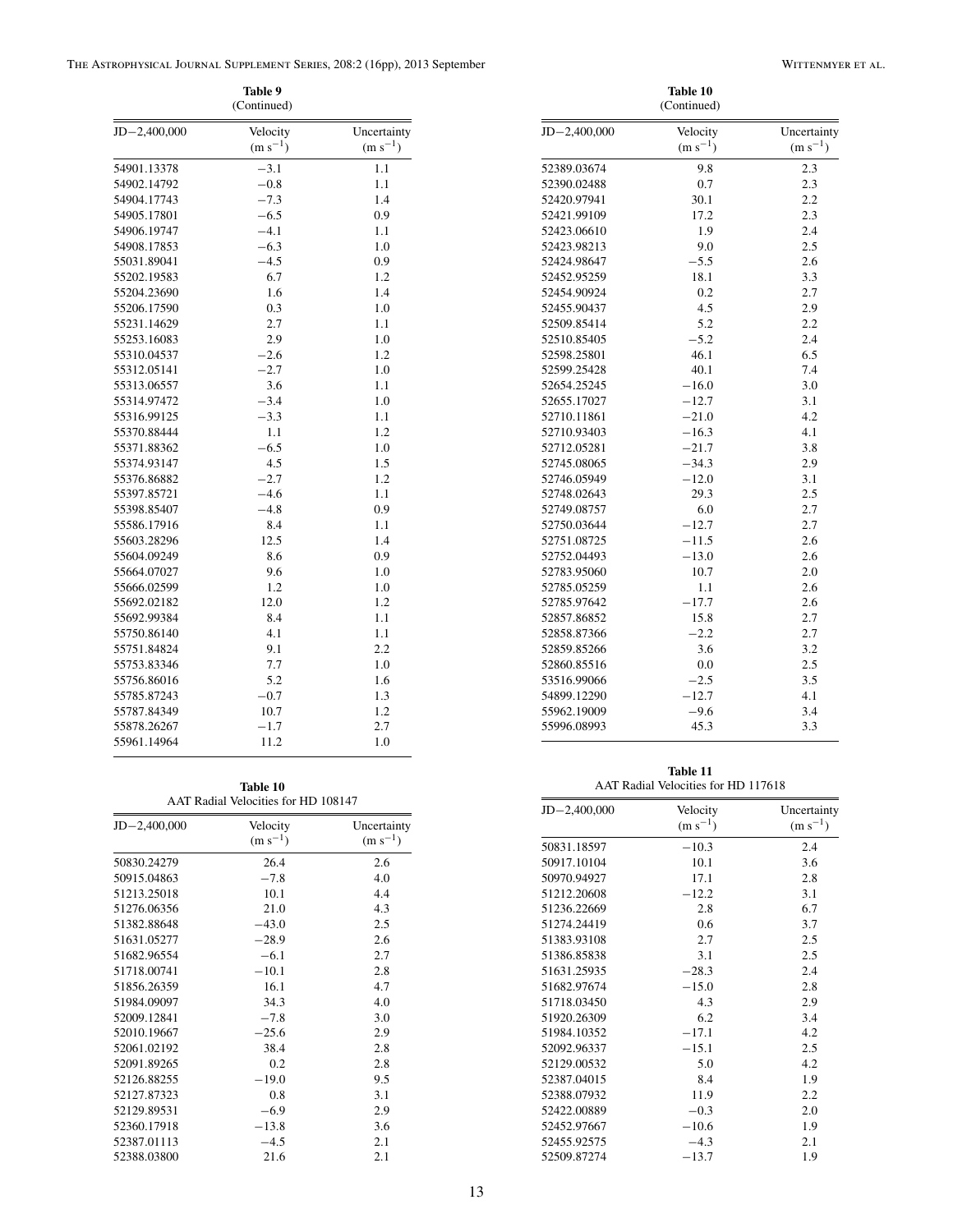|                  | Table 11<br>(Continued) |              |
|------------------|-------------------------|--------------|
| $JD - 2,400,000$ | Velocity                | Uncertainty  |
|                  | $(m s^{-1})$            | $(m s^{-1})$ |
| 52510.87230      | $-6.2$                  | 2.0          |
| 52710.17758      | $-8.6$                  | 1.8          |
| 52710.96784      | $-4.1$                  | 2.0          |
| 52712.07590      | $-10.6$                 | 1.8          |
| 52745.14346      | 11.4                    | 2.3          |
| 52750.10349      | 14.2                    | 1.8          |
| 52752.08891      | 13.0                    | 1.9          |
| 52784.00059      | 2.6                     | 3.1          |
| 52785.06453      | $-3.7$                  | 1.7          |
| 52785.98821      | $-6.8$                  | 1.8          |
| 52857.88042      | 12.0                    | 1.7          |
| 53006.24282      | 7.1                     | 1.8          |
| 53007.24111      | 1.1                     | 2.4          |
| 53008.23805      | 12.6                    | 1.6          |
| 53041.23361      | 7.6                     | 2.6          |
| 53042.22925      | $-4.9$                  | 1.8          |
| 53044.16694      | $-9.1$                  | 2.2          |
| 53045.27837      | $-11.9$                 | 2.1          |
| 53046.08722      | $-12.0$                 | 2.3          |
| 53046.27982      | $-10.5$                 | 2.7          |
| 53047.20181      | $-15.0$                 | 1.8          |
| 53051.19446      | $-10.6$                 | 1.9          |
| 53213.99332      | 9.6                     | 1.5          |
| 53214.89437      | 8.3                     | 1.6          |
| 53215.89127      | 9.0                     | 1.9          |
| 53216.92640      | 8.2                     | 1.8          |
| 53242.90299      | 3.0                     | 1.7          |
| 53244.94716      | 3.8                     | 2.2          |
| 53245.88103      | 5.1                     | 1.8          |
| 53399.20905      | 11.4                    | 1.5          |
| 53405.21458      | $-5.6$                  | 1.5          |
| 53483.04532      | $-12.1$                 | 2.5          |
| 53485.09022      | $-8.7$                  | 1.9          |
| 53507.02859      | $-1.6$                  | 1.9          |
| 53521.98706      | 13.9                    | 1.7          |
| 53568.94925      | $-9.3$                  | 1.7          |
| 53576.90329      | $-1.1$                  | 1.5          |
| 53943.90016      | $-5.1$                  | 1.3          |
| 54144.17378      | 9.5                     | 1.8          |
| 54224.16387      | 2.6                     | 1.8          |
| 54254.02748      | $-1.5$                  | 1.6          |
| 54545.13700      | $-25.7$                 | 1.5          |
| 54897.21961      | 10.0                    | 1.9          |
| 54904.21623      | -18.7                   | 3.0          |
| 55313.10430      | 1.2                     | 1.6          |
| 55376.93152      | 1.8                     | 1.7          |
| 55402.89503      | $-6.5$                  | 1.8          |
| 55665.16541      | 23.3                    | 1.7          |
| 55964.26135      | $-1.9$                  | 1.6          |

**Table 12** AAT Radial Velocities for HD 142415

| $JD - 2,400,000$ | Velocity<br>$(m s^{-1})$ | Uncertainty<br>$(m s^{-1})$ |
|------------------|--------------------------|-----------------------------|
| 52390.12777      | 29.8                     | 1.8                         |
| 52422.09531      | 24.7                     | 1.6                         |
| 52425.10054      | 4.3                      | 2.0                         |
| 52453.01048      | $-4.2$                   | 2.3                         |
| 52476.98791      | 9.2                      | 2.3                         |
| 52745.18623      | 14.5                     | 2.6                         |
| 52751.17456      | 15.1                     | 2.5                         |
| 52858.91808      | 12.6                     | 2.4                         |

|                  | Table 12<br>(Continued)  |                             |
|------------------|--------------------------|-----------------------------|
| $JD - 2,400,000$ | Velocity<br>$(m s^{-1})$ | Uncertainty<br>$(m s^{-1})$ |
| 53486.12760      | $-97.2$                  | 2.4                         |
| 53509.16629      | $-9.1$                   | 2.0                         |
| 53520.12129      | 2.3                      | 3.0                         |
| 53576.98888      | 33.9                     | 2.5                         |
| 53844.17161      | $-37.3$                  | 1.6                         |
| 53944.98514      | 11.3                     | 1.7                         |
| 54226.07632      | 0.0                      | 1.6                         |
| 54256.02792      | $-40.8$                  | 2.9                         |
| 54373.88492      | 78.9                     | 2.2                         |
| 54544.25079      | 44.1                     | 1.8                         |
| 55020.87803      | $-21.1$                  | 2.3                         |
| 55043.95806      | $-32.6$                  | 1.6                         |
| 55054.91417      | $-34.8$                  | 1.5                         |
| 55076.98252      | $-58.2$                  | 2.2                         |

| Table 13                            |
|-------------------------------------|
| AAT Radial Velocities for HD 187085 |

| $JD - 2,400,000$ | Velocity<br>$(m s^{-1})$ | Uncertainty<br>$(m s^{-1})$ |
|------------------|--------------------------|-----------------------------|
| 51120.91699      | $-14.0$                  | 2.5                         |
| 51411.07528      | 1.8                      | 3.4                         |
| 51683.16928      | 22.4                     | 2.9                         |
| 51743.04943      | 15.8                     | 3.0                         |
| 51767.00464      | 13.7                     | 2.4                         |
| 51769.06523      | 4.7                      | 2.2                         |
| 51770.11535      | 11.7                     | 2.6                         |
| 51855.94773      | 7.1                      | 4.3                         |
| 52061.21399      | $-2.2$                   | 2.6                         |
| 52092.05117      | $-24.1$                  | 2.9                         |
| 52128.02674      | $-18.8$                  | 2.5                         |
| 52151.01458      | $-10.6$                  | 3.2                         |
| 52189.92296      | $-8.4$                   | 2.0                         |
| 52360.28155      | $-6.1$                   | 2.5                         |
| 52387.21676      | $-9.1$                   | 1.9                         |
| 52388.23551      | $-10.7$                  | 2.1                         |
| 52389.26643      | $-12.9$                  | 2.3                         |
| 52422.21212      | $-3.1$                   | 2.2                         |
| 52456.09167      | $-6.0$                   | 2.5                         |
| 52750.25882      | 11.8                     | 1.9                         |
| 52752.23100      | 13.6                     | 2.0                         |
| 52784.20681      | 23.0                     | 1.8                         |
| 52857.12186      | 3.5                      | 1.9                         |
| 52861.01669      | 16.4                     | 2.3                         |
| 52942.98422      | 17.3                     | 2.2                         |
| 52946.92563      | 18.9                     | 1.8                         |
| 53217.06633      | $-9.0$                   | 2.0                         |
| 53245.04289      | $-21.2$                  | 2.8                         |
| 53484.30018      | $-1.5$                   | 1.9                         |
| 53489.26010      | $-6.6$                   | 1.7                         |
| 53507.19655      | 2.2                      | 1.4                         |
| 53510.21563      | $-2.6$                   | 1.8                         |
| 53517.26209      | $-2.5$                   | 2.2                         |
| 53520.27478      | $-4.6$                   | 2.2                         |
| 53569.08540      | 0.1                      | 2.0                         |
| 53572.16686      | $-3.2$                   | 2.2                         |
| 53577.02722      | 6.2                      | 1.6                         |
| 53627.96289      | 14.7                     | 3.2                         |
| 53632.07459      | 10.7                     | 1.7                         |
| 53665.95368      | 20.3                     | 1.9                         |
| 53945.13814      | 11.3                     | 1.4                         |
| 54008.96665      | 8.3                      | 1.6                         |
| 54016.93647      | 4.8                      | 1.7                         |
| 54225.29248      | $-19.5$                  | 2.0                         |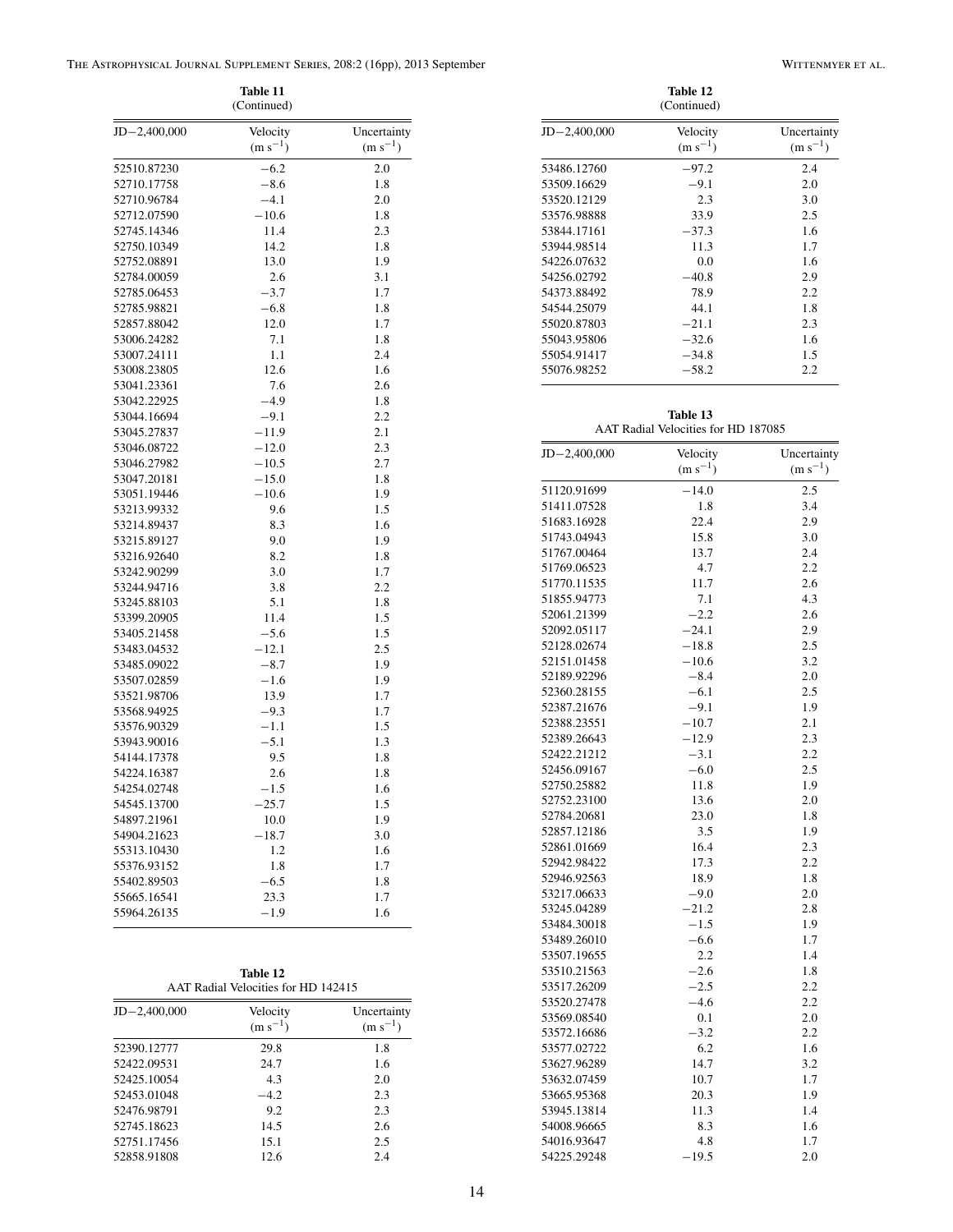<span id="page-14-0"></span>The Astrophysical Journal Supplement Series, 208:2 (16pp), 2013 September Wittenmy Er al.

| Table 13<br>(Continued) |                          |                             |  |  |
|-------------------------|--------------------------|-----------------------------|--|--|
| $JD - 2,400,000$        | Velocity<br>$(m s^{-1})$ | Uncertainty<br>$(m s^{-1})$ |  |  |
| 54254.14742             | $-8.7$                   | 1.8                         |  |  |
| 54338.14695             | $-15.1$                  | 1.7                         |  |  |
| 54371.96418             | $-4.0$                   | 1.6                         |  |  |
| 54544.28035             | $-11.0$                  | 1.9                         |  |  |
| 54779.95738             | 11.3                     | 2.1                         |  |  |
| 55101.98352             | 8.3                      | 1.8                         |  |  |
| 55105.98996             | $-8.0$                   | 2.4                         |  |  |
| 55109.00947             | 3.6                      | 1.8                         |  |  |
| 55110.96110             | 3.8                      | 2.3                         |  |  |
| 55111.95166             | 3.9                      | 1.6                         |  |  |
| 55313.29333             | $-18.6$                  | 1.6                         |  |  |
| 55315.24843             | $-17.4$                  | 1.8                         |  |  |
| 55317.23004             | $-17.8$                  | 2.1                         |  |  |
| 55376.17401             | $-16.9$                  | 1.9                         |  |  |
| 55399.11015             | $-16.1$                  | 2.3                         |  |  |
| 55430.02150             | $-3.9$                   | 2.1                         |  |  |
| 55462.01469             | $-1.7$                   | 2.7                         |  |  |
| 55664.31796             | 12.3                     | 1.7                         |  |  |
| 55755.04339             | 11.1                     | 1.9                         |  |  |
| 55844.91980             | 33.1                     | 2.4                         |  |  |

**Table 14** AAT Radial Velocities for HD 213240

| $JD - 2,400,000$ | Velocity     | Uncertainty  |  |
|------------------|--------------|--------------|--|
|                  | $(m s^{-1})$ | $(m s^{-1})$ |  |
| 51034.19977      | 45.8         | 2.0          |  |
| 51119.03196      | 19.7         | 5.0          |  |
| 51683.29093      | 23.0         | 2.1          |  |
| 51745.21846      | 43.6         | 2.3          |  |
| 51767.18008      | 45.3         | 1.8          |  |
| 51768.20681      | 43.2         | 2.3          |  |
| 51856.03358      | 44.1         | 3.1          |  |
| 51856.90638      | 48.4         | 4.9          |  |
| 52010.31187      | 23.8         | 2.1          |  |
| 52062.32344      | 14.9         | 1.9          |  |
| 52092.20773      | 15.4         | 2.1          |  |
| 52093.21992      | 0.0          | 2.0          |  |
| 52127.17837      | 6.5          | 2.3          |  |
| 52151.12818      | $-6.9$       | 1.9          |  |
| 52186.94703      | $-23.2$      | 1.5          |  |
| 52188.04540      | $-20.9$      | 2.1          |  |
| 52189.03997      | $-22.8$      | 1.1          |  |
| 52189.96724      | $-25.8$      | 1.5          |  |
| 52388.30013      | $-133.9$     | 1.8          |  |
| 52389.30681      | $-137.5$     | 3.2          |  |
| 52421.33402      | $-99.2$      | 1.7          |  |
| 52423.30063      | $-95.0$      | 1.8          |  |
| 52425.31971      | $-91.5$      | 1.6          |  |
| 52477.19309      | $-24.4$      | 2.1          |  |
| 52511.01295      | 12.8         | 2.0          |  |
| 52593.94991      | 31.5         | 3.4          |  |
| 52861.16704      | 34.1         | 2.2          |  |
| 53216.25264      | $-133.0$     | 2.0          |  |
| 53244.17584      | $-145.3$     | 1.9          |  |
| 53576.18990      | 45.9         | 1.6          |  |
| 54013.02040      | $-73.8$      | 1.2          |  |
| 54256.22716      | 9.2          | 1.5          |  |
| 54776.91931      | $-23.0$      | 1.9          |  |
| 55102.03566      | $-19.1$      | 1.6          |  |
| 55520.94864      | 36.3         | 1.9          |  |
|                  |              |              |  |

| $JD - 2,400,000$ | Velocity     | Uncertainty  |
|------------------|--------------|--------------|
|                  | $(m s^{-1})$ | $(m s^{-1})$ |
| 50830.94196      | $-16.0$      | 1.6          |
| 51034.22506      | $-16.3$      | 1.8          |
| 51386.30509      | 10.0         | 2.2          |
| 51472.95520      | 20.2         | 1.8          |
| 51683.31464      | 49.4         | 1.9          |
| 51684.32758      | 48.7         | 1.8          |
| 51743.23428      | 61.1         | 2.9          |
| 51767.20463      | 58.8         | 1.7          |
| 51768.22482      | 54.0         | 1.9          |
| 51828.04269      | 65.4         | 2.0          |
| 51828.96337      | 56.3         | 2.0          |
| 51829.95683      | 55.0         | 2.1          |
| 51856.04780      | 48.6         | 3.7          |
| 51919.92935      | 47.8         | 1.8          |
| 51920.92549      | 50.4         | 2.1          |
| 52061.28844      | $-2.5$       | 2.0          |
| 52092.22059      | $-5.6$       | 1.9          |
| 52127.19806      | $-3.5$       | 2.2          |
| 52154.10649      | $-17.0$      | 2.0          |
| 52188.08067      | $-31.4$      | 1.4          |
| 52387.31939      | $-6.7$       | 1.7          |
|                  | $-8.7$       |              |
| 52388.30982      |              | 1.0          |
| 52389.29622      | $-12.9$      | 3.1          |
| 52390.31831      | $-13.2$      | 2.1          |
| 52422.30856      | $-15.1$      | 1.7          |
| 52425.32603      | $-11.6$      | 1.6          |
| 52456.28016      | $-10.9$      | 2.0          |
| 52477.20241      | $-9.0$       | 2.2          |
| 52511.03790      | $-5.5$       | 1.9          |
| 52594.93793      | $-1.8$       | 1.5          |
| 52861.20216      | 32.8         | 2.2          |
| 52945.03284      | 36.5         | 2.0          |
| 53006.97127      | 44.8         | 1.9          |
| 53215.25326      | 56.1         | 1.4          |
| 53244.19252      | 52.5         | 2.2          |
| 53509.30457      | $-9.1$       | 0.9          |
| 53523.32674      | $-18.2$      | 1.2          |
| 53577.20037      | $-21.6$      | 0.9          |
| 53632.15021      | $-24.1$      | 0.9          |
| 53943.23990      | 0.3          | 0.7          |
| 54012.06760      | 2.7          | 0.8          |
| 54014.10754      | 3.2          | 1.1          |
| 54255.20770      | 26.3         | 1.1          |
| 54375.09160      | 39.1         | 0.9          |
| 54427.02974      | 43.6         | 3.2          |
| 54752.04756      | 0.1          | 0.8          |
| 55106.11746      | $-25.4$      | 1.3          |
| 55171.99939      | -12.1        | 1.3          |
| 55523.92910      | 22.3         | 1.0          |
| 55751.28024      | 45.5         | 2.0          |

**Table 15**

# REFERENCES

Anglada-Escudé, G., López-Morales, M., & Chambers, J. E. 2010, [ApJ,](http://dx.doi.org/10.1088/0004-637X/709/1/168) [709, 168](http://adsabs.harvard.edu/abs/2010ApJ...709..168A)

Arriagada, P., Butler, R. P., Minniti, D., et al. 2010, [ApJ,](http://dx.doi.org/10.1088/0004-637X/711/2/1229) [711, 1229](http://adsabs.harvard.edu/abs/2010ApJ...711.1229A)

Butler, R. P., Wright, J. T., Marcy, G. W., et al. 2006, [ApJ,](http://dx.doi.org/10.1086/504701) [646, 505](http://adsabs.harvard.edu/abs/2006ApJ...646..505B)

Chambers, J. E. 1999, [MNRAS,](http://dx.doi.org/10.1046/j.1365-8711.1999.02379.x) [304, 793](http://adsabs.harvard.edu/abs/1999MNRAS.304..793C)

Chambers, J. E., Wetherill, G. W., & Boss, A. P. 1996, [Icar,](http://dx.doi.org/10.1006/icar.1996.0019) [119, 261](http://adsabs.harvard.edu/abs/1996Icar..119..261C)

Cochran, W. D., Endl, M., McArthur, B., et al. 2004, [ApJL,](http://dx.doi.org/10.1086/423936) [611, L133](http://adsabs.harvard.edu/abs/2004ApJ...611L.133C)

Cochran, W. D., Endl, M., Wittenmyer, R. A., & Bean, J. L. 2007, [ApJ,](http://dx.doi.org/10.1086/519555) [665, 1407](http://adsabs.harvard.edu/abs/2007ApJ...665.1407C)